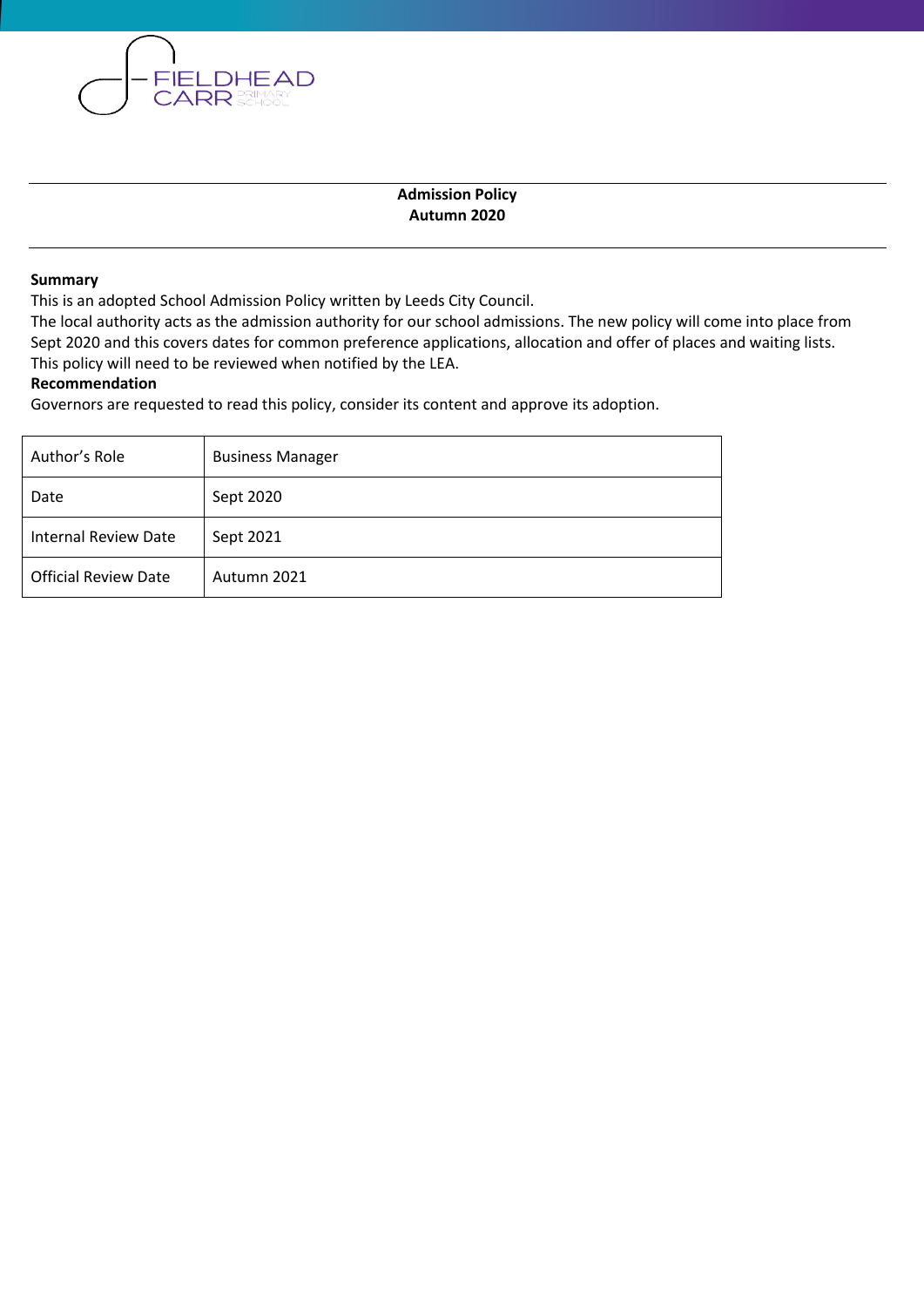

This scheme requires inter-authority co-ordination by the local authorities for:

a. North Yorkshire, Kirklees, Bradford and City of Wakefield

# **Leeds Admission Authorities**

In Leeds there are a number of different admission authorities, as follows:

| Type of school              | <b>Admission Authority</b> |
|-----------------------------|----------------------------|
| <b>Voluntary Aided</b>      | Governing Body             |
| <b>Voluntary Controlled</b> | <b>Leeds City Council</b>  |
| Community                   | <b>Leeds City Council</b>  |
| Academy                     | <b>Academy Trust</b>       |
| <b>Foundation Trust</b>     | <b>Governing Body</b>      |

A list of all primary and junior schools in the Leeds City Council Area is provided at Appendix 1a. This also confirms who is the admitting authority for each school at 1<sup>st</sup> January 2020 when this scheme was determined.

Should any schools adopt foundation status, become academies or free schools their Governing Bodies or Academy Trust will take up responsibility as admission authorities.

# **Applications in the Normal**

# **Round The Leeds Common**

#### **Preference Form**

An online application facility will be available during the application period **Saturday 1 November 2020 – Friday 15 January 2021.**

There will also be a standard form known as the Common Preference Form (CPF) to be used within the Local Authority (LA) area. The CPF will be used for the purpose of admitting pupils into the first year of primary education (Reception) and year 3 in junior schools. The CPF or online system must be used as a means of expressing up to five preferences by parents resident in Leeds.

a. for admission to a school within the LA (including Voluntary Aided and Foundation schools, Academies or Free Schools);

b. for admission to a school located in another LA's area (including Voluntary Aided, Foundation schools, Academies or Free Schools.)

Parents will be asked to express up to five preferences including, where relevant, any schools outside the LA's area, in rank order of preference. Where other LA's provide for additional preferences those parents will need to have expressed a preference for a Leeds school as one of their first five preferences to ensure Leeds parents are treated equitably.

Parents may give their reasons for each preference.

Parent will be informed that they will receive no more than one offer of a school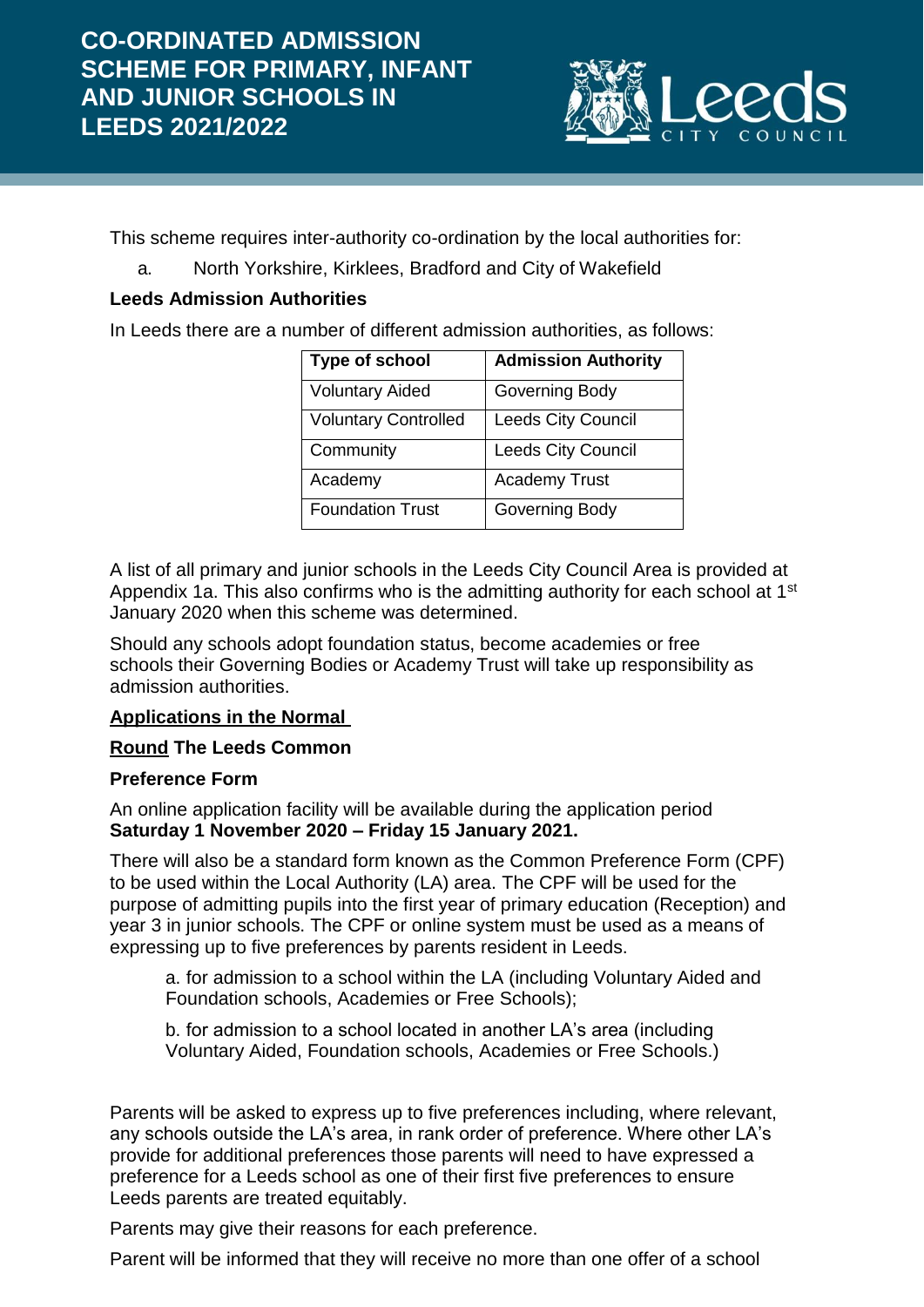place from the local authority and that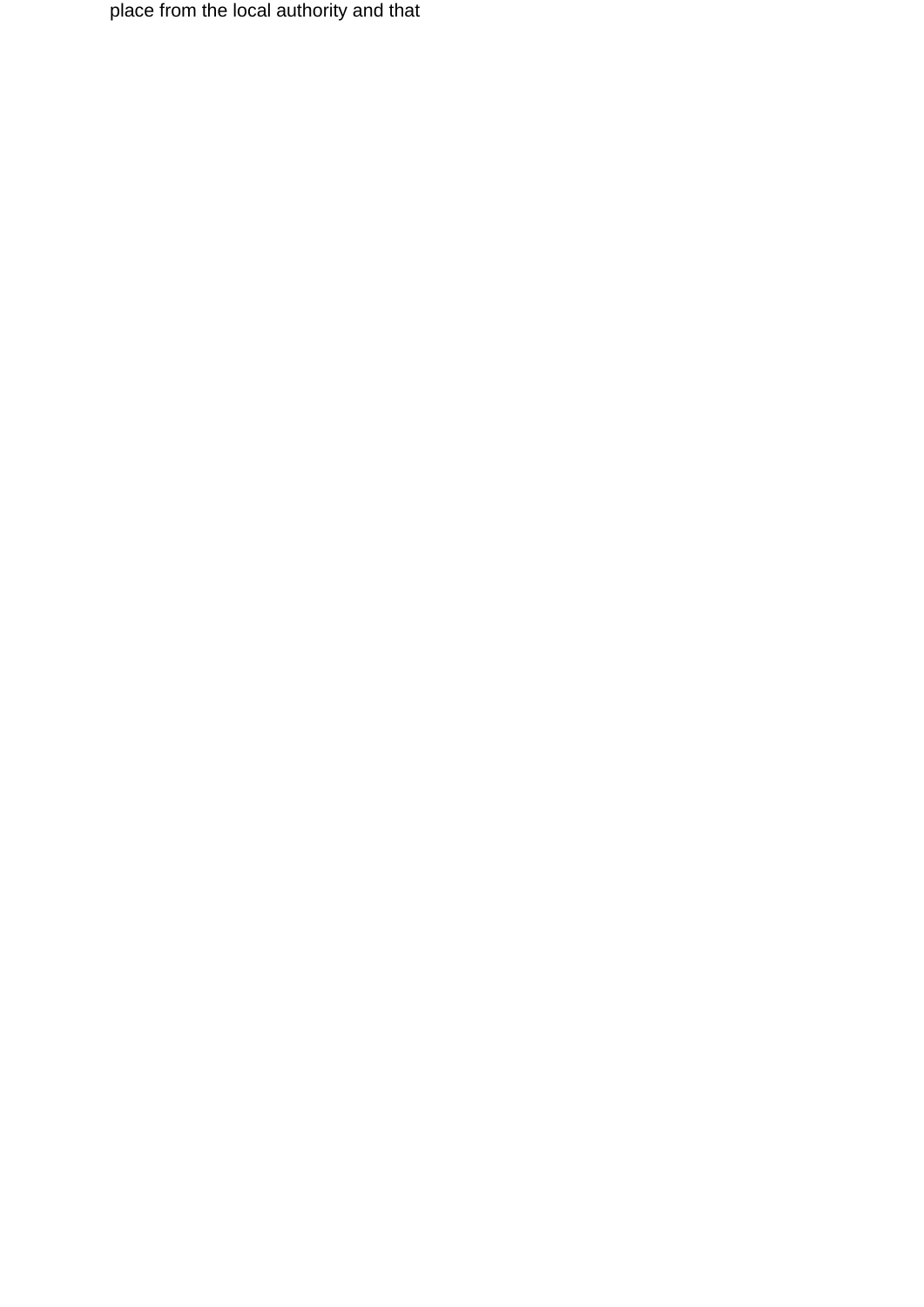- i. a place will be offered at the highest ranking preference for which a place may be available; and
- ii. if a place cannot be offered at a preferenced school and the address is in Leeds, a place will be offered at the closest school with places available.
- iii. if a place cannot be offered at a preferred school, and the address is not in Leeds, the home authority will be responsible for allocating an alternative school.

The closing date, **Friday 15 January 2021**, and where the form must be returned in accordance with the timetable will be specified.

The local authority will make appropriate arrangements to ensure:

- a. that the CPF is available on request from the Admissions Team, on the website and from all primary schools in the Leeds area; and
- b. that the CPF is accompanied by a written explanation of the co-ordinated scheme and this is available for parents
- c. that parents have the facility to make an online application for a school place up to the deadline for applications

The local authority will take all reasonable steps to ensure that every parent resident in Leeds who has a child about to start Reception year or transfer from Infant school into year 3, can apply online, or access a copy of the CPF.

After the closing date of **15 January** we will forward details of the applications, but not the parents ranking, to other admission authorities within the Leeds area, and to other LAs if a preference has been made for a school in another Local Authority area. This will include Voluntary Aided and Foundation schools and Academies.

Governing Bodies or Academy Trusts, which are admission authorities for their school, must relay information back to the local authority showing the order in which they rank the applications for places, by a date specified in this scheme.

#### **Supplementary Information Form (SIF)**

All preferences expressed online or on the CPF are valid applications. The governing body of Voluntary Aided, Foundation, Academy and Free Schools can require parents who have asked for a place at their school to provide additional information on a Supplementary Information Form. This form can only be used where additional information is required for the governing body to apply their over subscription criteria to the application.

Where a Voluntary Aided, Foundation, Academy and Free Schools require a SIF it cannot consider an application unless the parent has expressed a preference for their school. The SIF will state that the SIF must be returned to the school. Where a SIF is required, the school should follow up any that have not been received.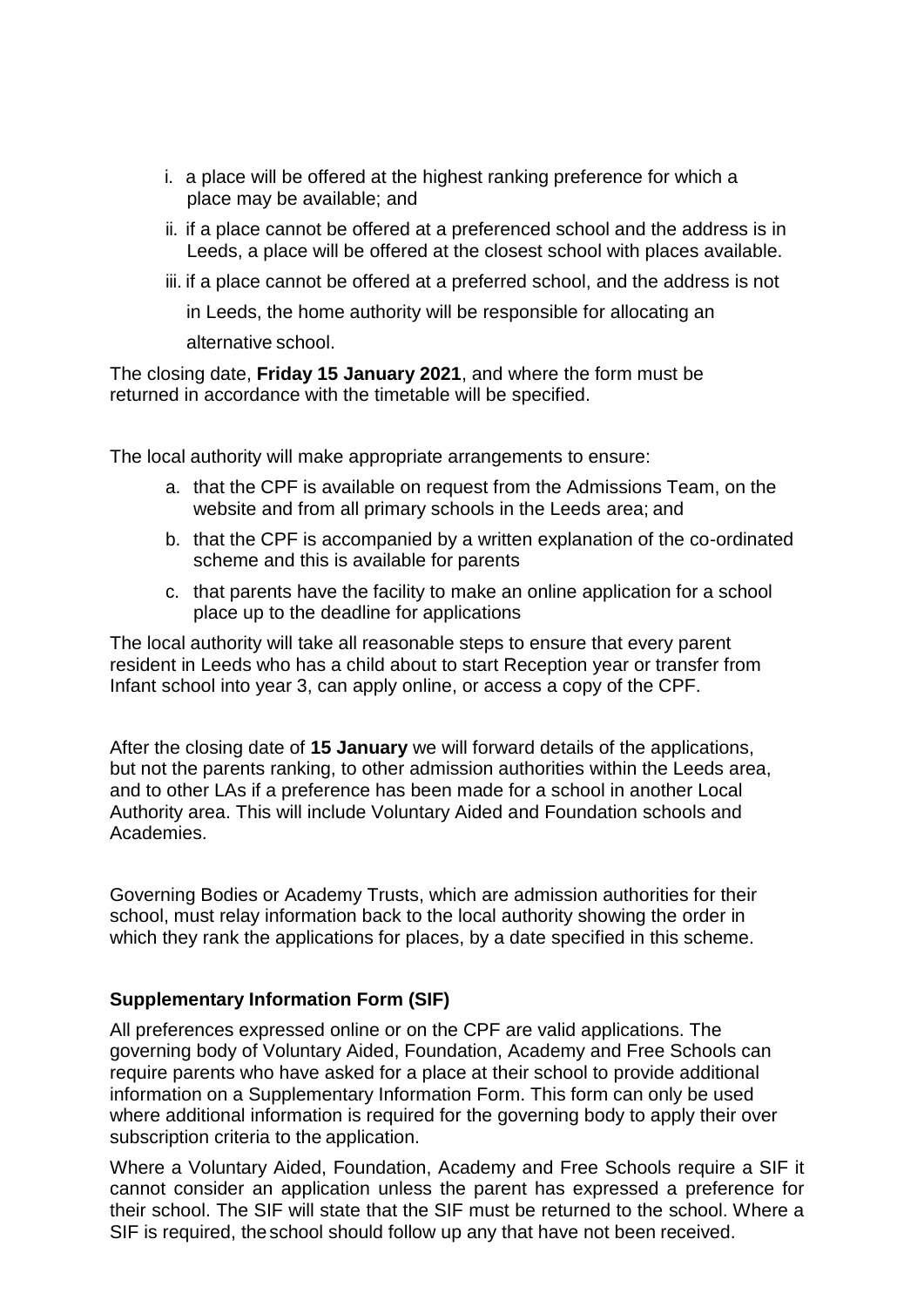# **Testing**

There are no maintained primary, infant or junior schools in Leeds that require a test in order to gain admission.

## **The application process**

Parents can apply online or obtain a CPF from any Leeds primary, infant or junior school. Where a parent chooses to return a paper preference form to a school, the school should:

- Gather in the completed forms and issue the parent a receipt
- Check them for factual detail
- Offer advice to the parent if the parent has misunderstood some aspect of the procedure
- Send the forms in a batch keeping a record of all forms sent
- Advise the parent of a child from another LA to contact that LA

# **Allocation of places**

The local authority will act as a clearing house for the allocation of places by the relevant admission authority in response to the applications and will only make any decision with respect to the offer or refusal of a place in response to any preference expressed where:

- a. it is acting in its separate capacity as an admission authority, or
- b. an applicant is eligible for a place at more than one Leeds school, or
- c. an applicant is not eligible for a place at any school that the parent has nominated and lives in Leeds.

The local authority will match the ranked list against the ranked lists of the other nominated schools and:

- Where the child is eligible for a place at only one of the nominated schools, that school will be allocated to the child.
- Where the child is eligible for a place at two or more of the nominated schools, theywill be allocated a place at whichever of these is the highest ranked preference.
- Will use the over subscription criteria in the admission policy published in the Starting Primary School Parents Guide for deciding places in Community and Controlled schools.

If the Local Authority cannot offer parents or carers a place for their child at any of the schools they preference, we will offer their child a place at the closest school that has places available when we make the offer. This is called a **placement offer**. A placement offer can be made at any school with a vacancy available, including Voluntary Aided, Foundation schools or Academies where their governing bodies have given the Local Authority permission to do so.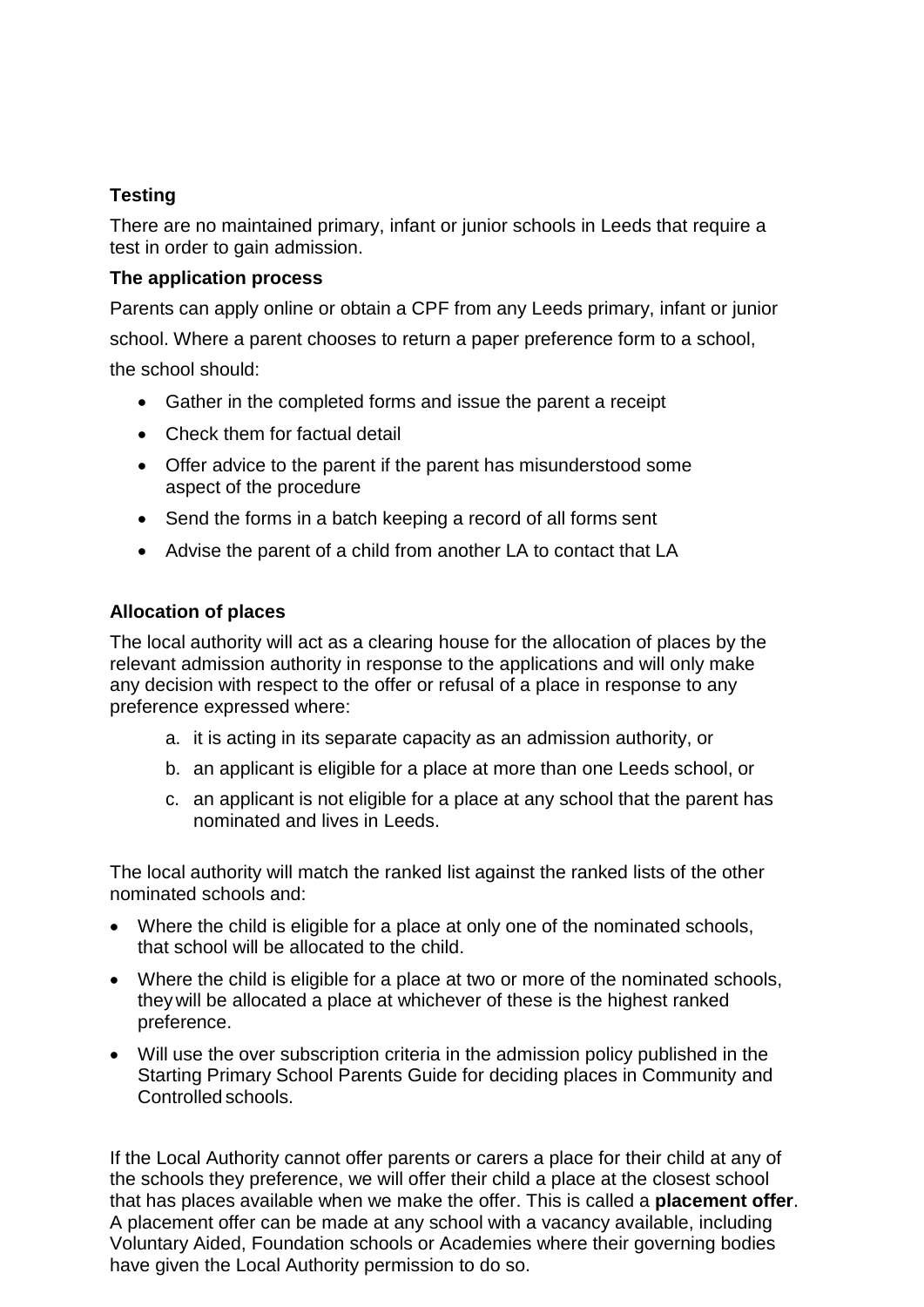Where the child is not eligible for a place at a nominated school, and the child is not resident in Leeds, the home LA will be responsible for their education.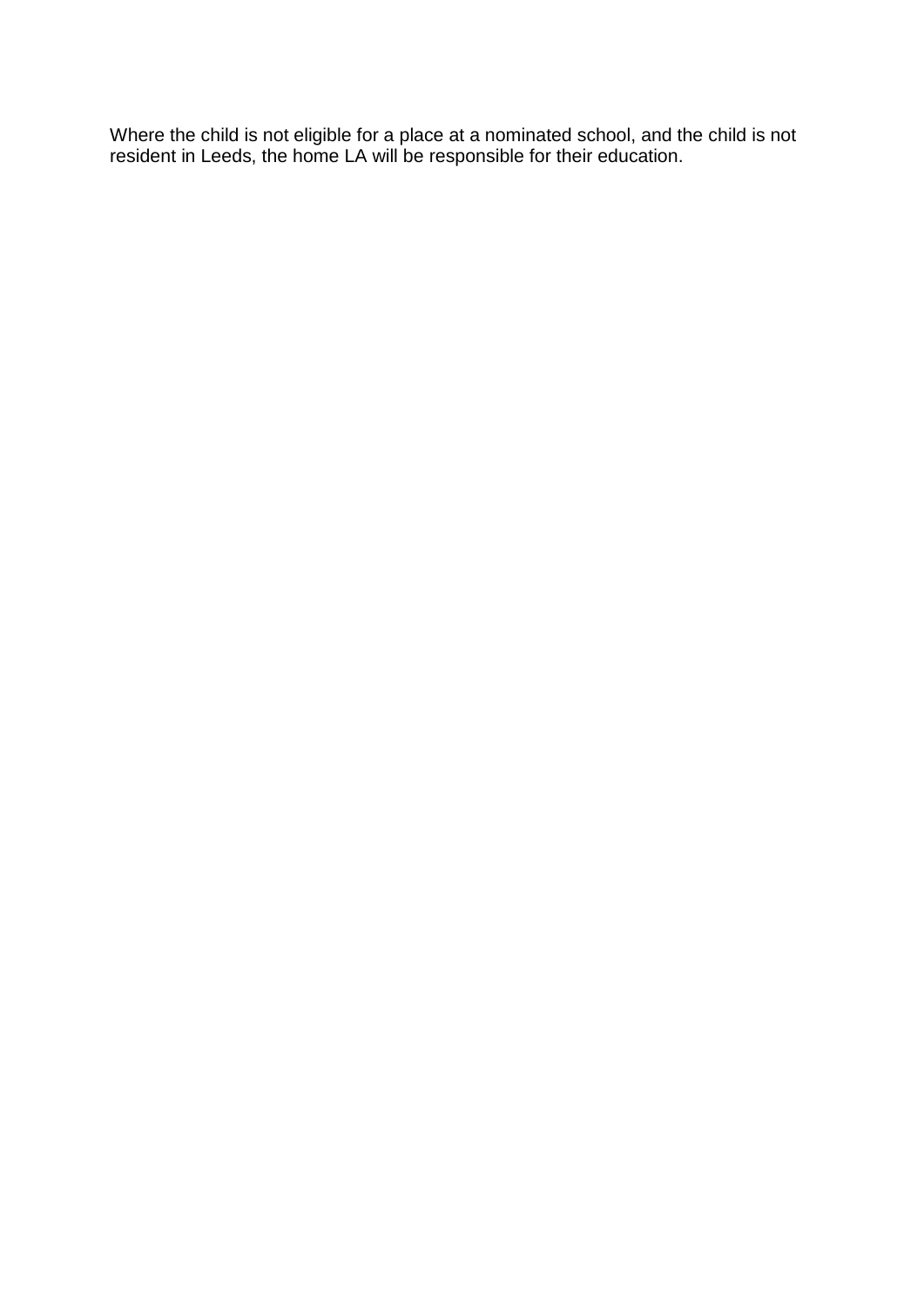The local authority will notify the Academy, Foundation and Voluntary Aided admission authority of the single offer to be made by the deadline in this scheme.

The local authority will notify the home LA if a place is to be offered or not by the deadline in this scheme. The home LA will then make offers on behalf of Leeds LA. Leeds LA will endeavour to work with other LAs so that only a single offer is made.

## **The offer of a place**

Parents will be notified by the local authority that they are being offered a place at the allocated school. This letter or email will be sent on **Friday 16 April 2021**. The offer correspondence will give the following information:

- The name of the school at which a place is offered:
- The reasons why the child is not being offered a place at each of their higher preference schools asked for, if they are not being offered their highest preference;
- Information about their statutory right of appeal against the decisions to refuse places at the other nominated schools;

Parents offered a Community or Voluntary Controlled school will be required to accept the offer of a school place by **30 April 2021**. All other schools within Leeds and schools in other LAs may also require parents to accept the offered school. In the case of these schools, failure to accept the place by the deadline may result in the place being withdrawn and offered to another applicant.

#### **Waiting lists**

Where the child has been refused a place at a preferred Voluntary Aided or Foundation school or Academy, instructions as to how the parents can add their child's name to the schools waiting list are in the school's Admission policy.

A waiting list for all schools will be maintained until at least **31 December 2021**

For community and voluntary controlled schools the waiting list will remain open until the end of the Summer school term **(July 2022)** for Reception or Junior school places starting September 2021.

Voluntary Aided, Foundation School and Academies may also extend their waiting lists and this will also be outlined in the in the school's individual Admissions policy.

#### **Applications received after the closing date of 15 January 2021**

The closing date for applications to be received in school, directly to the local authority or online in the normal admission round is **15 January.**

The local authority will endeavor to process any applications received until **12 February 2021** and liaise with any Voluntary Aided or Foundation schools or Academies listed.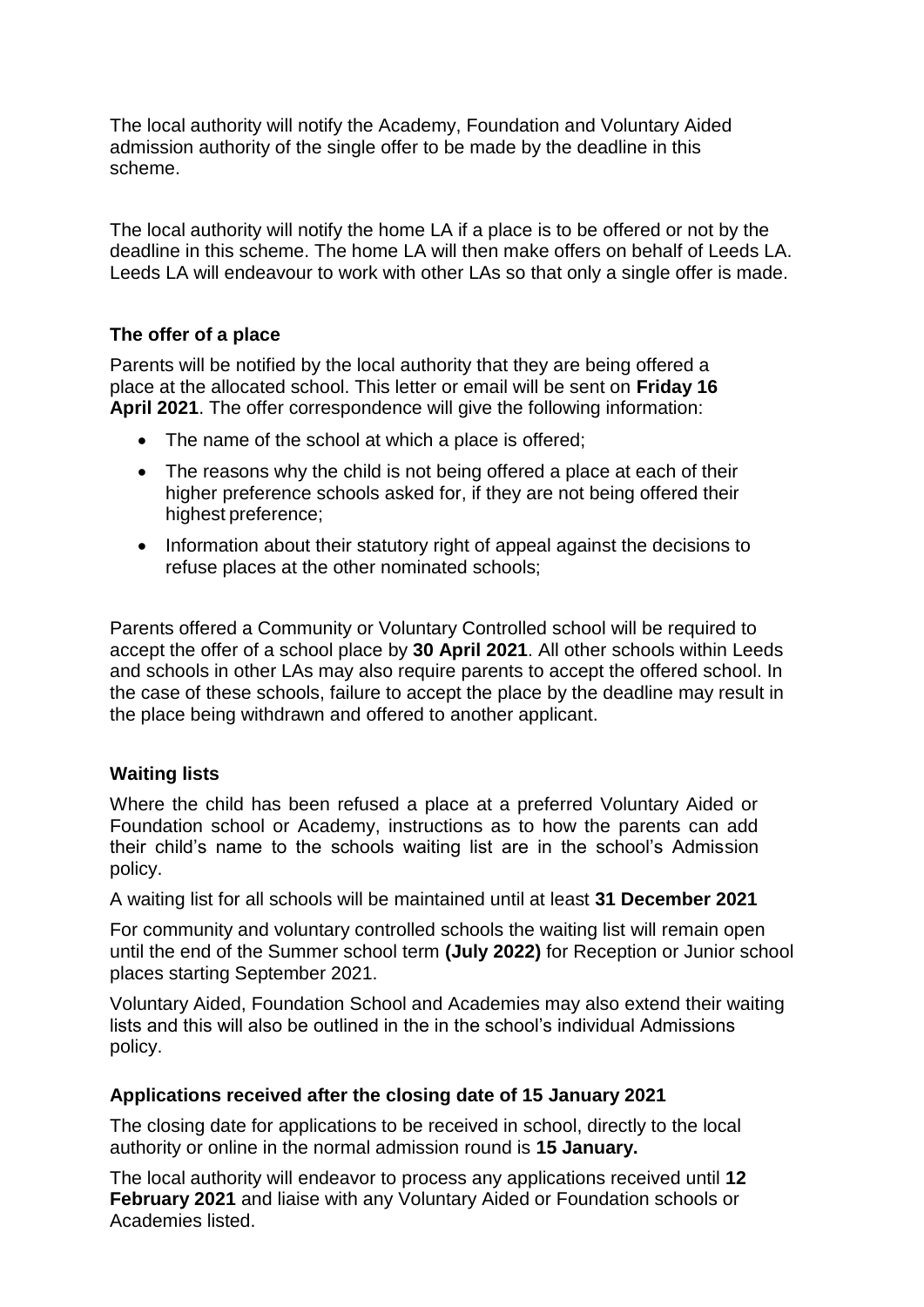After **12 February** late applications will be considered only after all on time applications unless there are significant or exceptional reasons (submitted in writing). Late applications will be considered before placements are made (where no preference could be met).

Where the other admission authorities have already ranked their applications, any preference received after **12 February** may not be able to be considered, even as a late preference. The Admissions Policy for the school will set out whether late applications are permitted. Other LAs may not accept any late applications without proof of exceptional reasons.

Late supplementary information forms must be sent to the Voluntary Aided school concerned as without the SIF it will not be possible for the Governors to rank the application under their admission policy. Where the other admission authorities have already ranked their applications then any SIFs received after **15 January 2021** may not be able to be considered along with on time applications.

## **Change of Preference**

Parents will not be allowed to change their preferences after **12 February** unless there are genuine exceptional reasons, for example, if they move home after this date.

## **School transfer (In year) applications**

The Leeds In-year Common Preference Form (ICPF) will be submitted to the Local Authority.

The LA will act as a clearing house for the application by forwarding details of the application to other admission authorities within the Leeds area. This will include Voluntary Aided and Foundation schools, Academies, Community and Voluntary Controlled schools. The other admissions authorities will then make decisions on whether they can admit the child, and notify the family directly and inform the LA.

Any applications for a preferenced schools in another LA area would need to be made via that Local Authority.

# EXPLANATORY NOTE – PRIMARY SCHOOLS

Leeds LA acts as the clearing house for all parents in Leeds. Every parent in Leeds must complete a single application either online or in paper, even if they attend a Leeds Voluntary Aided or Foundation Primary school or an Academy or Free school and want a Voluntary Aided or Foundation Primary school or an Academy or Free school in another LA.

If a parent in a neighbouring LA wants their child to attend a Leeds school they must apply to their home LA. The home LA will forward the details onto Leeds who, in turn, will forward the applicant's details onto the Leeds Voluntary Aided or Foundation School or Academy (Leeds LA will deal with the application if it is for a Community or Voluntary Controlled School). The admitting authority determine to whom they will make an offer to, by applying their admission policy, and inform the local authority of the ranked order of offers. The process then works in reverse, the school informs the local authority who in turn inform the neighbouring (home) LA. It is the home LA who then writes the offer letter on behalf of the governors of the Leeds Voluntary Aided or Foundation School or Academy.

For example It could be that the parent in another LA preferences 1. A school in their home LA. 2. A Voluntary Aided Leeds School. 3. A Leeds Community school. It could be that the parent receives an offer from all three admission authorities as they meet the criteria for all three schools. In these circumstances the local authority will offer the highest school asked for and make this known to the home authority. The home authority is responsible for writing the offer letter.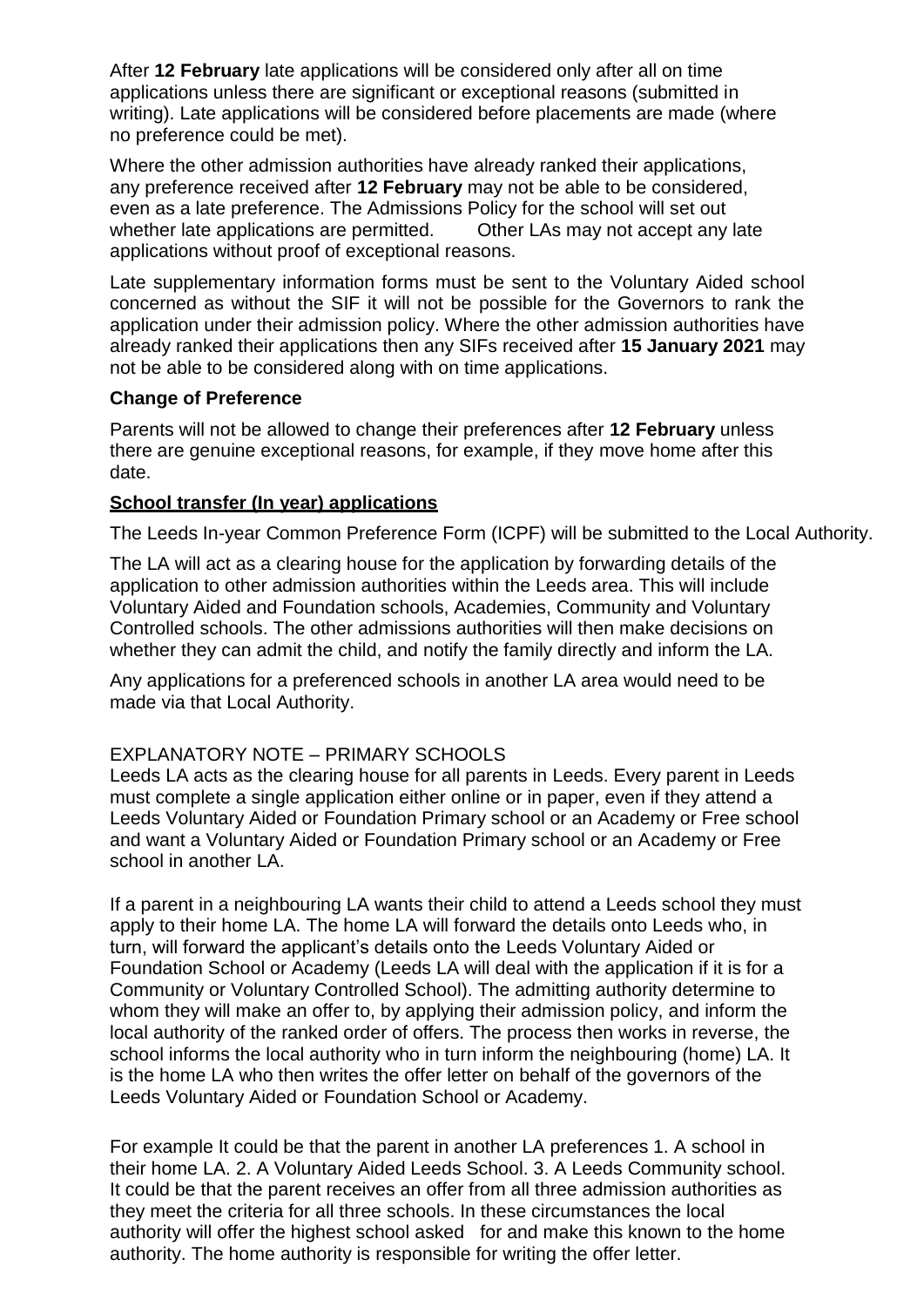There could be cases where Leeds parents' preference schools in other LA's and the process described above works in reverse. The parent applies to Leeds, Leeds LA send the details to the other LA, and they in turn forward the applicant's details onto their Voluntary Aided or Foundation school or Academy. The governing body determines that an offer should be made and inform their home LA, they forward the offer onto Leeds LA and Leeds LA then write the offer letter on behalf of the neighbouring LA Voluntary Aided or Foundation School or Academy.

| Timetable 2021/2022 for all Leeds primary and Junior schools |  |
|--------------------------------------------------------------|--|
|--------------------------------------------------------------|--|

| 1 November 2020                   | Applications open<br>information sent out to Leeds parents                                                                                                                                                                                                    |
|-----------------------------------|---------------------------------------------------------------------------------------------------------------------------------------------------------------------------------------------------------------------------------------------------------------|
| 15 January 2021                   | Closing date for the applications<br>It is also the closing date for Supplementary Information Forms to be<br>returned to individual Voluntary Aided schools. Voluntary Aided schools and<br>the local authority will forward any forms sent to them in error |
| 12 February 2021                  | Applications received after this date will be considered as late applications                                                                                                                                                                                 |
| 15 February 2021                  | Education, Health and Care Plan (EHCP) deadlines for naming a school<br>provision                                                                                                                                                                             |
| 5 March 2021                      | Where the parent has expressed a preference for a school in another Local<br>Authority Leeds LA will send the information to those Local Authorities for<br>them to apply their admission policies                                                            |
| 5 March 2021                      | Where the parent has listed a Voluntary Aided, Foundation or Academy<br>without testing arrangements, Leeds will share details to those admission<br>authorities for them to apply their admission policies.                                                  |
| 12 March 2021                     | Voluntary Aided and Foundation schools and Academies will inform the<br>local authority of the ranked list indicating who will and who will not be<br>offered a place.                                                                                        |
| 12 March 2021 - 19<br>March 2021  | Preference data exchanged with other Local Authorities.                                                                                                                                                                                                       |
| 26 March 2021                     | Final run by Leeds LA                                                                                                                                                                                                                                         |
| 3 April 2021                      | Final exchange of confirmation of offers shared with other LAs                                                                                                                                                                                                |
| 16 April 2021                     | Offer Day                                                                                                                                                                                                                                                     |
| June 2021 to July<br>2021         | Admission appeals                                                                                                                                                                                                                                             |
| May 2021 to end of<br>August 2021 | Reallocation of vacant places and communicating those results to other<br>authorities                                                                                                                                                                         |
| September 2021                    | Children start in Reception or at Junior School                                                                                                                                                                                                               |
| End term in July<br>2022          | Closure of community and voluntary controlled school waiting lists                                                                                                                                                                                            |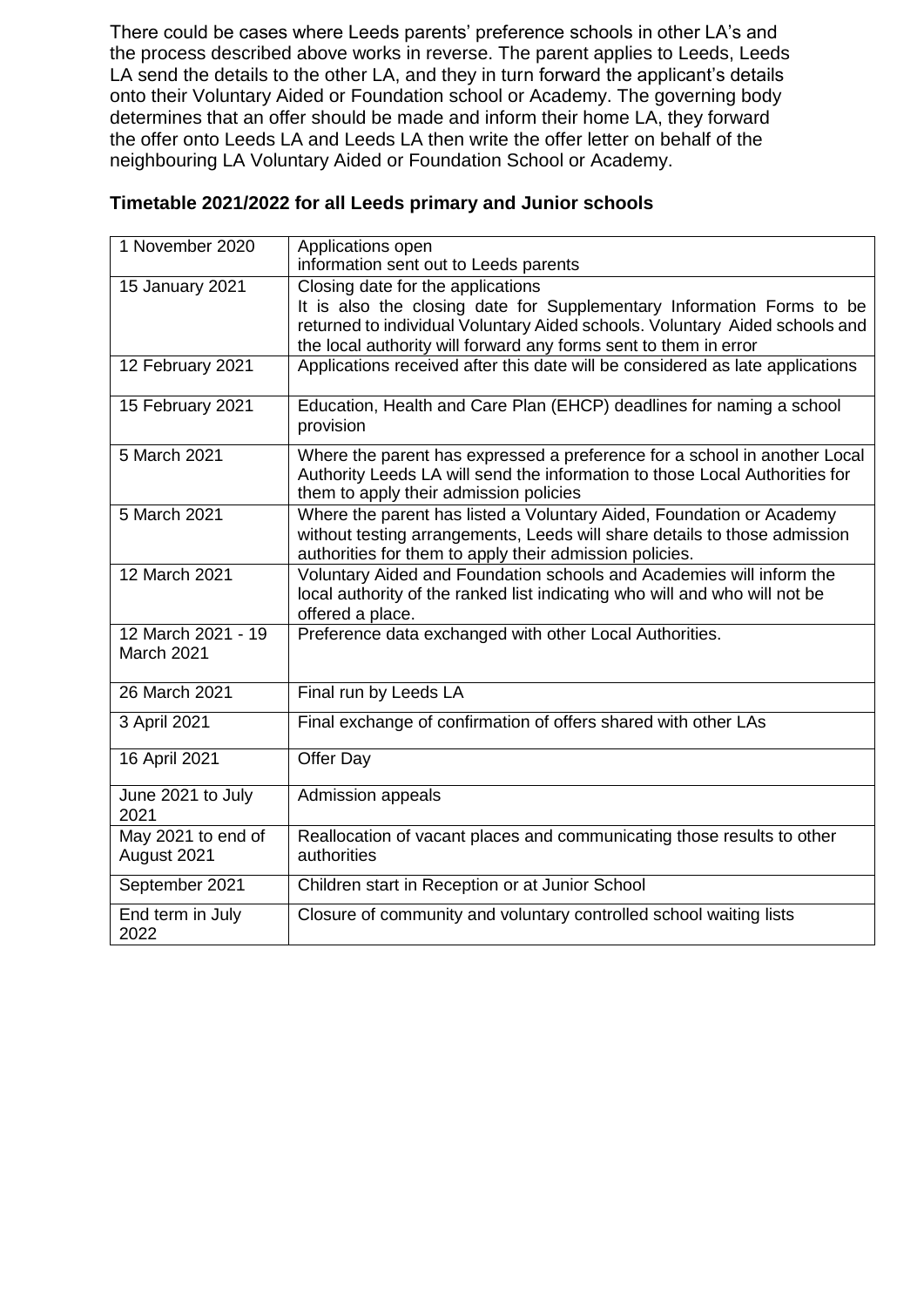| <b>School name</b>                                  | Age<br>Range | <b>School Type</b>                    | <b>Admitting</b><br>authority |
|-----------------------------------------------------|--------------|---------------------------------------|-------------------------------|
| Aberford C of E Voluntary Controlled Primary School | 4 to 11      | <b>Voluntary Controlled</b><br>School | Leeds City<br>Council         |
| <b>Adel Primary School</b>                          | 3 to 11      | <b>Community School</b>               | Leeds City<br>Council         |
| Adel St John The Baptist C of E Primary School      | 4 to 11      | <b>Voluntary Aided School</b>         | Governing Body                |
| All Saint's Richmond Hill C of E Primary School     | 3 to 11      | <b>Voluntary Aided School</b>         | <b>Governing Body</b>         |
| <b>Allerton Bywater Primary School</b>              | 3 to 11      | Academy Converter                     | <b>Academy Trust</b>          |
| Allerton C of E Primary School                      | 2 to 11      | <b>Voluntary Controlled</b><br>School | Leeds City<br>Council         |
| <b>Alwoodley Primary School</b>                     | 3 to 11      | <b>Community School</b>               | Leeds City<br>Council         |
| <b>Armley Park Primary School</b>                   | 3 to 11      | Academy sponsor led                   | <b>Academy Trust</b>          |
| <b>Ashfield Primary School</b>                      | 3 to 11      | <b>Community School</b>               | <b>Leeds City</b><br>Council  |
| <b>Asquith Primary School</b>                       | 3 to 11      | <b>Community School</b>               | Leeds City<br>Council         |
| <b>Austhorpe Primary School</b>                     | 4 to 11      | Academy Converter                     | <b>Academy Trust</b>          |
| <b>Bankside Primary School</b>                      | 2 to 11      | <b>Foundation School</b>              | Governing Body                |
| <b>Bardsey Primary School</b>                       | 5 to 11      | <b>Foundation School</b>              | Governing Body                |
| Barwick-in-Elmet C of E Primary School              | 3 to 11      | <b>Voluntary Controlled</b><br>School | <b>Leeds City</b><br>Council  |
| <b>Beechwood Primary School</b>                     | 3 to 11      | <b>Foundation School</b>              | <b>Governing Body</b>         |
| <b>Beecroft Primary School</b>                      | 3 to 11      | <b>Community School</b>               | Leeds City<br>Council         |
| Beeston Hill St. Luke's C of E Primary School       | 3 to 11      | <b>Voluntary Aided School</b>         | Governing Body                |
| <b>Beeston Primary School</b>                       | 3 to 11      | <b>Foundation School</b>              | Governing Body                |
| <b>Birchfield Primary School</b>                    | 3 to 11      | <b>Community School</b>               | Leeds City<br>Council         |

# **APPENDIX 1 – List of all schools in Leeds area, age range, School Type and Admitting Authority at 1st Jan 2020**

.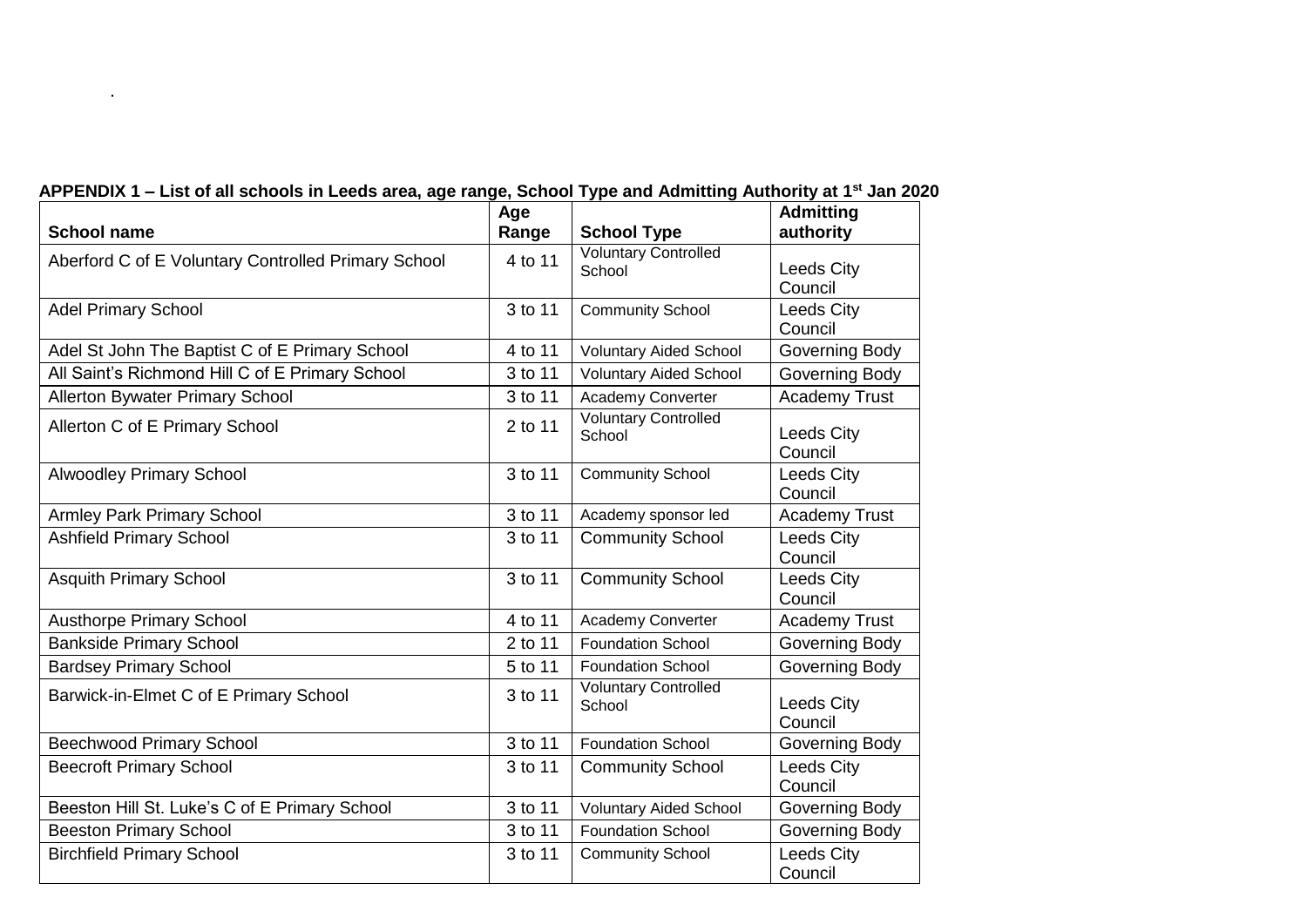| <b>Blackgates Primary Academy</b>        | 2 to 11 | Academy Sponsor Led           | <b>Academy Trust</b>         |
|------------------------------------------|---------|-------------------------------|------------------------------|
| <b>Blenheim Primary School</b>           | 3 to 11 | <b>Foundation School</b>      | Governing Body               |
| <b>Bracken Edge Primary School</b>       | 3 to 11 | <b>Community School</b>       | <b>Leeds City</b><br>Council |
| <b>Bramham Primary School</b>            | 4 to 11 | <b>Community School</b>       | Leeds City<br>Council        |
| <b>Bramhope Primary School</b>           | 4 to 11 | Academy converter             | <b>Academy Trust</b>         |
| <b>Bramley Park Academy</b>              | 3 to 11 | Academy Sponsor Led           | <b>Academy Trust</b>         |
| Bramley St. Peters C of E Primary School | 3 to 11 | <b>Voluntary Aided School</b> | Governing Body               |
| <b>Broadgate Primary school</b>          | 3 to 11 | <b>Community School</b>       | Leeds City<br>Council        |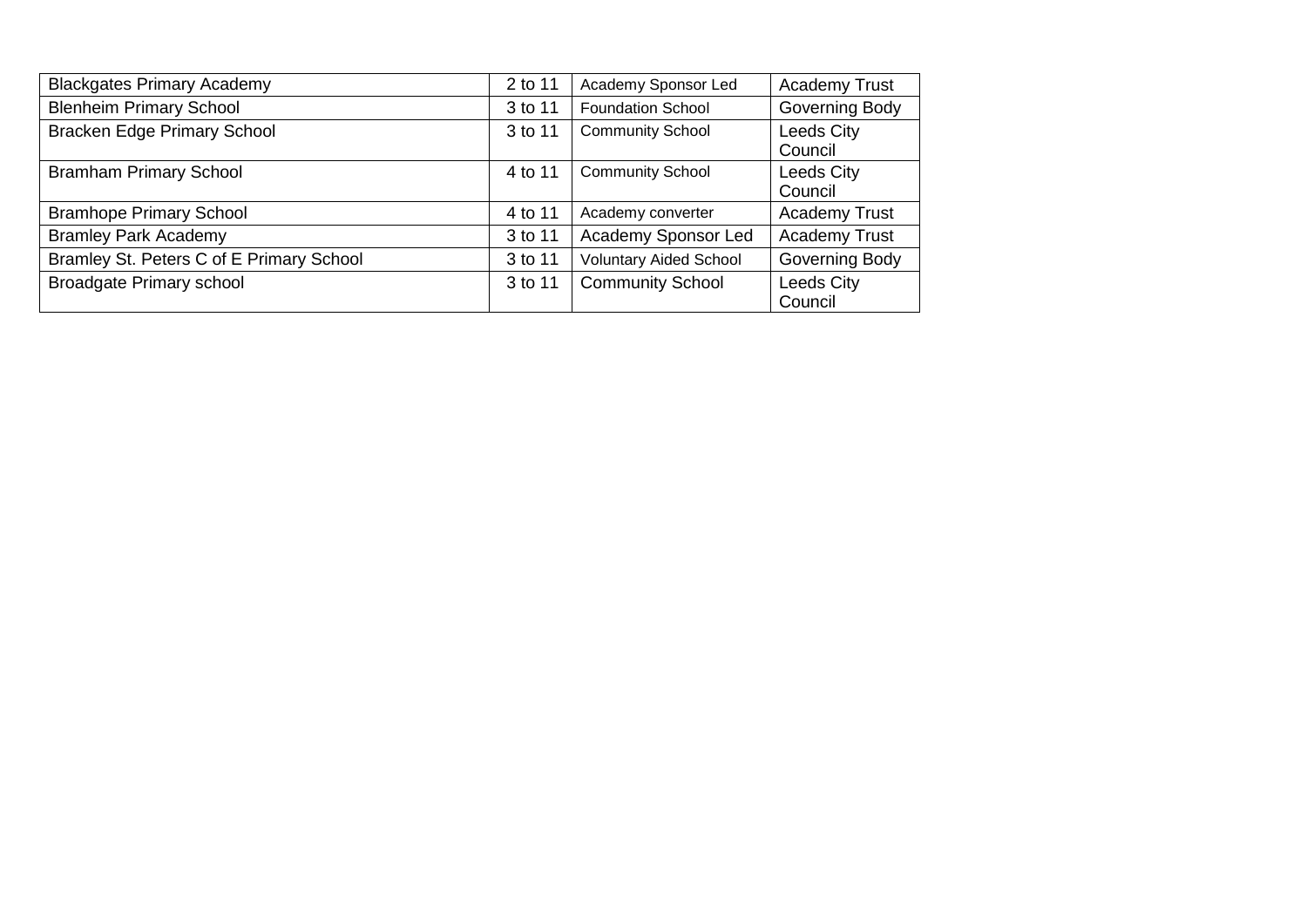| <b>Brodetsky Primary School</b>                              | 2 to 11 | <b>Voluntary Aided School</b>         | Governing Body               |
|--------------------------------------------------------------|---------|---------------------------------------|------------------------------|
| <b>Brudenell Primary School</b>                              | 3 to 11 | <b>Foundation School</b>              | <b>Governing Body</b>        |
| Burley St Matthias C of E Primary School                     | 4 to 11 | <b>Voluntary Controlled</b><br>School | <b>Leeds City</b><br>Council |
| Calverley C of E Voluntary Aided Primary School              | 4 to 11 | <b>Voluntary Aided School</b>         | Governing Body               |
| <b>Calverley Parkside Primary School</b>                     | 3 to 11 | Academy Sponsor Led                   | <b>Academy Trust</b>         |
| <b>Carlton Primary School</b>                                | 3 to 11 | <b>Community School</b>               | Leeds City<br>Council        |
| Carr Manor Community School - all through school             | 4 to 19 | <b>Foundation School</b>              | <b>Governing Body</b>        |
| <b>Castleton Primary School</b>                              | 2 to 11 | <b>Community School</b>               | Leeds City<br>Council        |
| <b>Chapel Allerton Primary School</b>                        | 3 to 11 | <b>Community School</b>               | Leeds City<br>Council        |
| Christ Church Upper Armley C of E Primary School             | 4 to 11 | Academy Sponsor Led                   | <b>Academy Trust</b>         |
| Christ the King Catholic Primary School                      | 4 to 11 | Academy Sponsor Led                   | <b>Academy Trust</b>         |
| <b>Churwell Primary School</b>                               | 3 to 11 | <b>Community School</b>               | <b>Leeds City</b><br>Council |
| <b>Clapgate Primary School</b>                               | 3 to 11 | <b>Foundation School</b>              | Governing Body               |
| Co-Op Academy Beckfield                                      | 3 to 11 | Academy Sponsor Led                   | <b>Academy Trust</b>         |
| Co-Op Academy Brownhill                                      | 3 to 11 | Academy Sponsor Led                   | <b>Academy Trust</b>         |
| Co-Op Academy Nightingale                                    | 4 to 11 | Academy Sponsor Led                   | <b>Academy Trust</b>         |
| Co-Op Academy Oakwood                                        | 3 to 11 | Academy Sponsor Led                   | <b>Academy Trust</b>         |
| Co-Op Academy Woodlands                                      | 3 to 11 | Academy Sponsor Led                   | <b>Academy Trust</b>         |
| <b>Cobden Primary School</b>                                 | 3 to 11 | <b>Community School</b>               | Leeds City<br>Council        |
| Coburn Haigh Road Academy, Rothwell                          | 3 to 7  | Academy Sponsor led                   | <b>Academy Trust</b>         |
| Collingham Lady Elizabeth Hastings' C of E Primary<br>School | 4 to 11 | <b>Voluntary Aided School</b>         | Governing Body               |
| <b>Colton Primary School</b>                                 | 3 to 11 | Academy Converter                     | Academy Trust                |
| Cookridge Holy Trinity Church of England Primary School      | 4 to 11 | <b>Voluntary Aided School</b>         | Governing Body               |
| <b>Cookridge Primary School</b>                              | 4 to 11 | <b>Foundation School</b>              | Governing Body               |
| Corpus Christi Catholic Primary School                       | 4 to 11 | <b>Voluntary Aided School</b>         | Governing Body               |
| <b>Cottingley Primary Academy</b>                            | 3 to 11 | Academy Sponsor Led                   | <b>Academy Trust</b>         |
| <b>Cross Gates Primary School</b>                            | 2 to 11 | <b>Foundation School</b>              | Governing Body               |
| <b>Crossley Street Primary School</b>                        | 3 to 11 | <b>Foundation School</b>              | Governing Body               |
| Deighton Gates Primary School, Wetherby                      | 4 to 11 | <b>Foundation School</b>              | Governing Body               |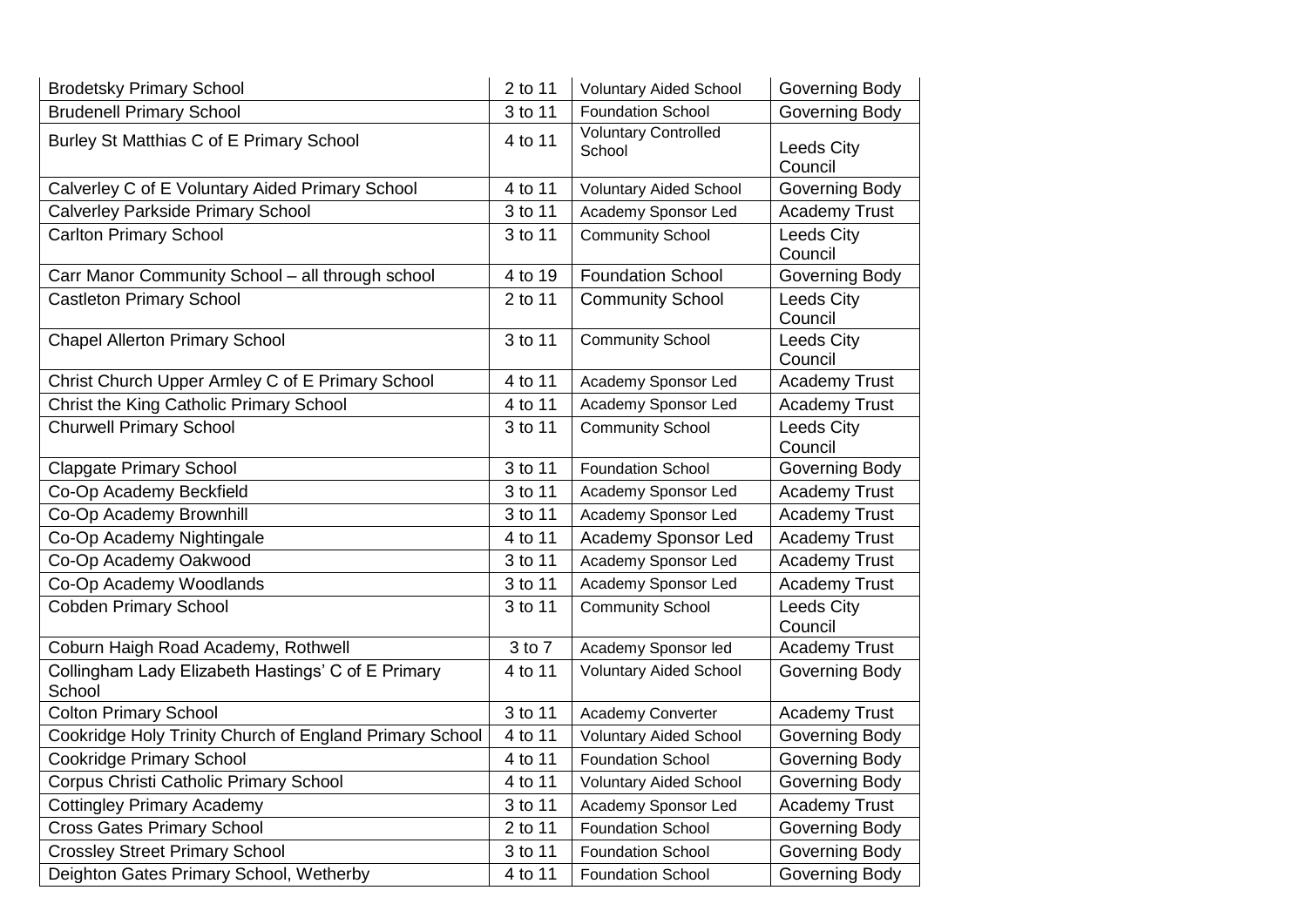| Dixons Trinity Chapeltown - all through school | 4 to 16 | Free School              | <b>Academy Trust</b>  |
|------------------------------------------------|---------|--------------------------|-----------------------|
| Drighlington Primary School                    | 3 to 11 | Community School         | Leeds City<br>Council |
| East Ardsley Primary Academy                   | 3 to 11 | <b>Academy Converter</b> | <b>Academy Trust</b>  |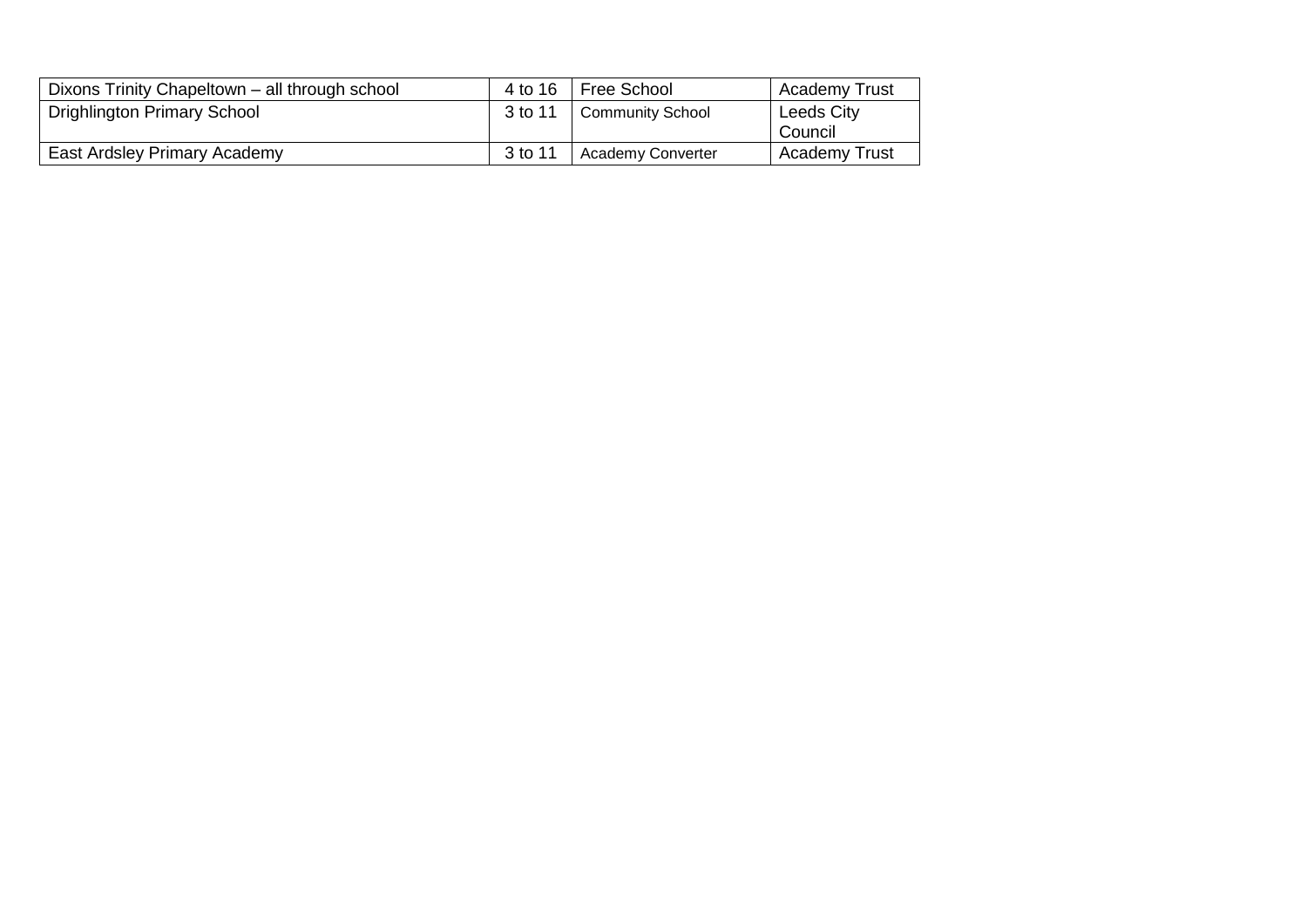| East Garforth Primary Academy            | 3 to 11 | Academy Converter                     | <b>Academy Trust</b>         |
|------------------------------------------|---------|---------------------------------------|------------------------------|
| <b>Ebor Gardens Primary Academy</b>      | 3 to 11 | Academy Sponsor Led                   | <b>Academy Trust</b>         |
| <b>Elements Primary Free School</b>      | 4 to 11 | Free School                           | <b>Academy Trust</b>         |
| Farsley Farfield Primary School          | 3 to 11 | <b>Community School</b>               | Leeds City<br>Council        |
| Farsley Springbank Primary School        | 4 to 11 | <b>Community School</b>               | Leeds City<br>Council        |
| <b>Farsley Westroyd Primary School</b>   | 3 to 11 | <b>Community School</b>               | Leeds City<br>Council        |
| <b>Fieldhead Carr Primary School</b>     | 2 to 11 | <b>Community School</b>               | <b>Leeds City</b><br>Council |
| <b>Five Lanes Primary School</b>         | 3 to 11 | <b>Community School</b>               | Leeds City<br>Council        |
| <b>Fountain Primary School</b>           | 3 to 11 | <b>Community School</b>               | <b>Leeds City</b><br>Council |
| <b>Gildersome Primary School</b>         | 3 to 11 | <b>Community School</b>               | Leeds City<br>Council        |
| <b>Gledhow Primary School</b>            | 3 to 11 | <b>Community School</b>               | Leeds City<br>Council        |
| <b>Grange Farm Primary School</b>        | 3 to 11 | <b>Foundation School</b>              | Governing Body               |
| Great Preston C of E (VC) Primary School | 3 to 11 | <b>Voluntary Controlled</b><br>School | <b>Leeds City</b><br>Council |
| <b>Green Lane Primary Academy</b>        | 3 to 11 | Academy Converter                     | <b>Academy Trust</b>         |
| <b>Greenhill Primary School</b>          | 3 to 11 | <b>Community School</b>               | <b>Leeds City</b><br>Council |
| <b>Greenmount Primary School</b>         | 3 to 11 | <b>Community School</b>               | Leeds City<br>Council        |
| <b>Greenside Primary school</b>          | 4 to 11 | <b>Community School</b>               | Leeds City<br>Council        |
| <b>Grimes Dyke Primary School</b>        | 3 to 11 | <b>Community School</b>               | Leeds City<br>Council        |
| <b>Guiseley Primary School</b>           | 2 to 11 | <b>Foundation School</b>              | Governing Body               |
| <b>Harehills Primary School</b>          | 3 to 11 | <b>Community School</b>               | <b>Leeds City</b><br>Council |
| Harewood C of E Primary School           | 4 to 11 | <b>Voluntary Controlled</b><br>School | Leeds City<br>Council        |
| Hawksworth C of E Primary School         | 4 to 11 | <b>Voluntary Aided School</b>         | Governing Body               |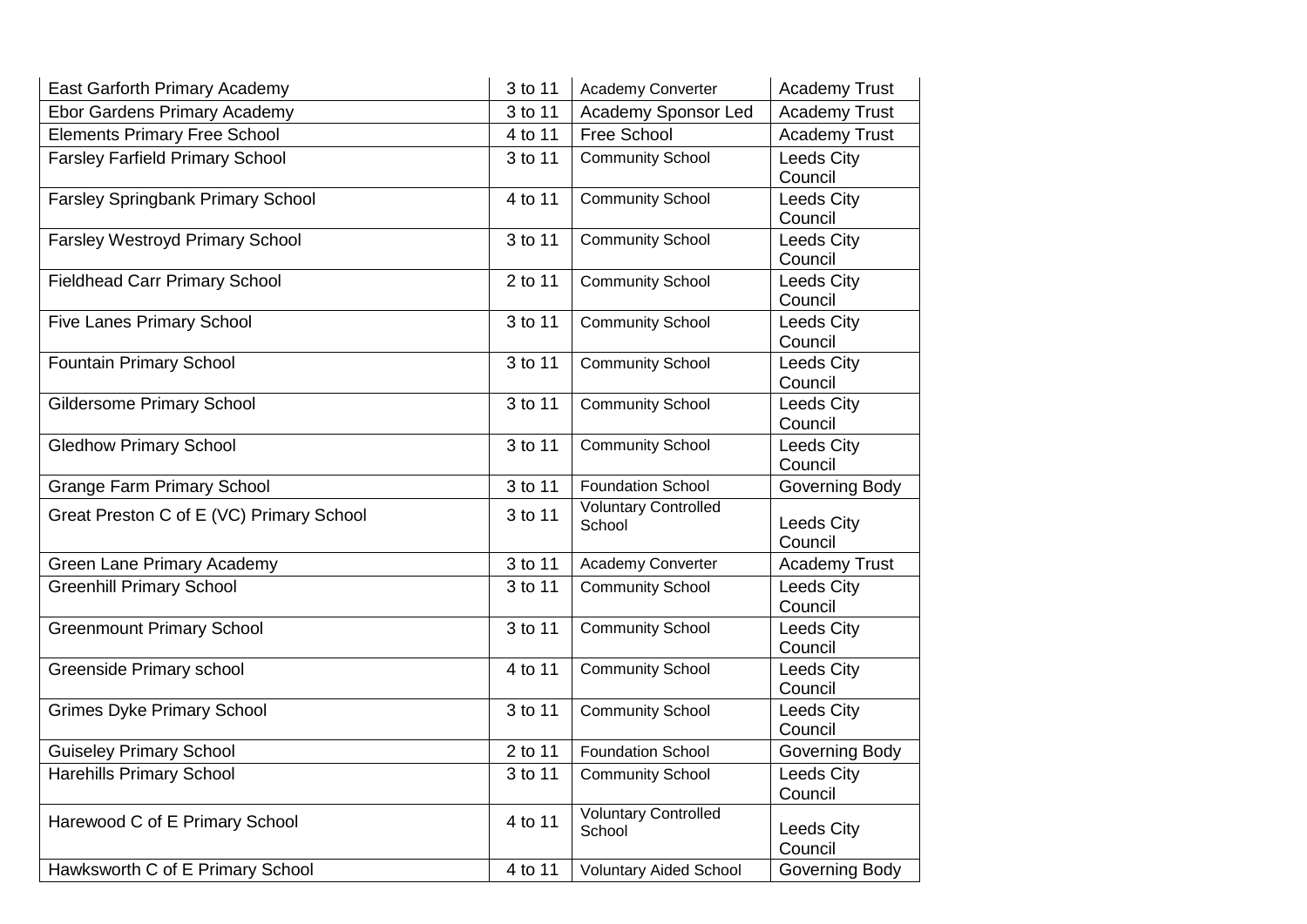| Hawksworth Wood Primary School                   | 4 to 11 | <b>Community School</b>       | <b>Leeds City</b><br>Council |
|--------------------------------------------------|---------|-------------------------------|------------------------------|
| <b>Highfield Primary School</b>                  | 4 to 11 | <b>Community School</b>       | <b>Leeds City</b><br>Council |
| Hill Top Primary Academy                         | 3 to 11 | Academy Converter             | <b>Academy Trust</b>         |
| <b>Hillcrest Academy</b>                         | 3 to 11 | Academy Sponsor Led           | <b>Academy Trust</b>         |
| <b>Hollybush Primary School</b>                  | 3 to 11 | <b>Community School</b>       | <b>Leeds City</b><br>Council |
| Holy Family Catholic Primary School, New Wortley | 3 to 11 | <b>Voluntary Aided School</b> | Governing Body               |
| Holy Name Catholic Voluntary Academy             | 4 to 11 | Academy Sponsor Led           | <b>Academy Trust</b>         |
| Holy Rosary & St. Anne's Catholic Primary School | 3 to 11 | <b>Voluntary Aided School</b> | Governing Body               |
| Holy Trinity Church of England Academy, Rothwell | 4 to 11 | Academy Sponsor Led           | <b>Academy Trust</b>         |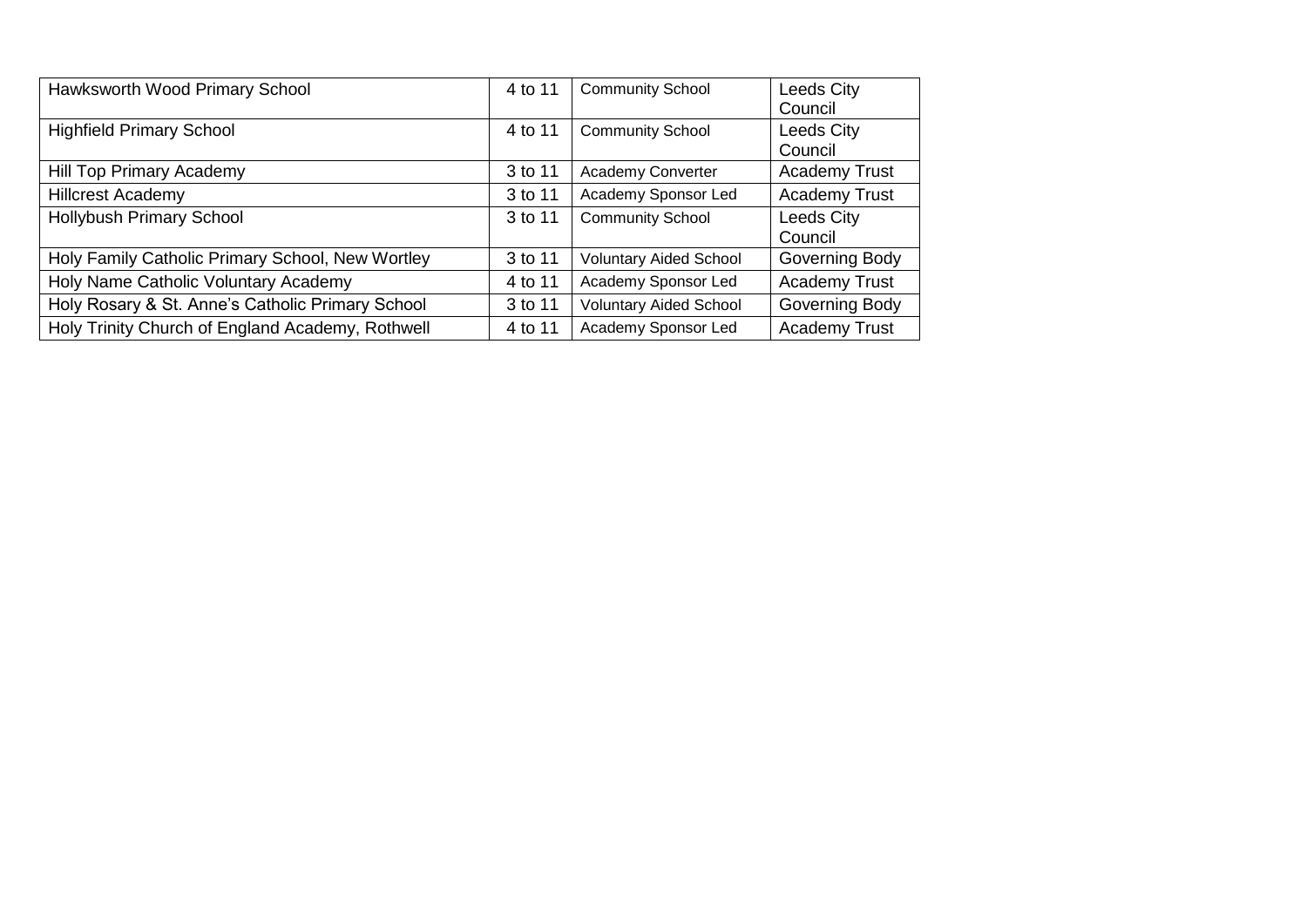| Horsforth Featherbank Primary School                          | 4 to 11 | <b>Community School</b>       | <b>Leeds City</b><br>Council |
|---------------------------------------------------------------|---------|-------------------------------|------------------------------|
| Horsforth Newlaithes Primary School                           | 4 to 11 | <b>Community School</b>       | <b>Leeds City</b><br>Council |
| Hovingham Primary School                                      | 2 to 11 | <b>Community School</b>       | <b>Leeds City</b><br>Council |
| Hugh Gaitskell Primary School                                 | 3 to 11 | <b>Foundation School</b>      | Governing Body               |
| <b>Hunslet Carr Primary School</b>                            | 3 to 11 | <b>Community School</b>       | Leeds City<br>Council        |
| <b>Hunslet Moor Primary School</b>                            | 3 to 11 | <b>Community School</b>       | Leeds City<br>Council        |
| Hunslet St Marys C of E Primary                               | 4 to 11 | <b>Voluntary Aided School</b> | Governing Body               |
| Immaculate Heart of Mary Catholic Primary School              | 4 to 11 | <b>Voluntary Aided School</b> | <b>Governing Body</b>        |
| Ingram Road Primary School                                    | 3 to 11 | <b>Community School</b>       | Leeds City<br>Council        |
| <b>Ireland Wood Primary School</b>                            | 4 to 11 | <b>Foundation School</b>      | Governing Body               |
| <b>Iveson Primary School</b>                                  | 3 to 11 | <b>Foundation School</b>      | Governing Body               |
| Kerr Mackie Primary School                                    | 3 to 11 | <b>Community School</b>       | Leeds City<br>Council        |
| Khalsa Science Academy                                        | 4 to 11 | Free School                   | <b>Academy Trust</b>         |
| Kippax Ash Tree Primary School                                | 3 to 11 | Academy Converter             | <b>Academy Trust</b>         |
| Kippax Greenfield Primary School                              | 4 to 11 | Academy Converter             | <b>Academy Trust</b>         |
| Kippax North Primary School                                   | 3 to 11 | Academy Converter             | <b>Academy Trust</b>         |
| Kirkstall St Stephen's C of E Primary School                  | 4 to 11 | <b>Voluntary Aided School</b> | <b>Governing Body</b>        |
| Kirkstall Valley Primary School                               | 3 to 11 | <b>Community School</b>       | Leeds City<br>Council        |
| Lady E Hastings C of E Primary School (Ledston)               | 4 to 11 | <b>Voluntary Aided School</b> | Governing Body               |
| Lady Elizabeth Hastings' C of E Primary School, Thorp<br>Arch | 4 to 11 | <b>Voluntary Aided School</b> | <b>Governing Body</b>        |
| Lane End Primary School                                       | 3 to 11 | <b>Foundation School</b>      | Governing Body               |
| Lawns Park Primary School                                     | 3 to 11 | <b>Community School</b>       | Leeds City<br>Council        |
| Little London Community Primary School                        | 4 to 11 | <b>Foundation School</b>      | Governing Body               |
| Low Road Primary School                                       | 3 to 11 | <b>Community School</b>       | Leeds City<br>Council        |
| Lower Wortley Primary School                                  | 3 to 11 | <b>Community School</b>       | Leeds City<br>Council        |
| Lowtown Primary School, Pudsey                                | 4 to 11 | <b>Community School</b>       | Leeds City                   |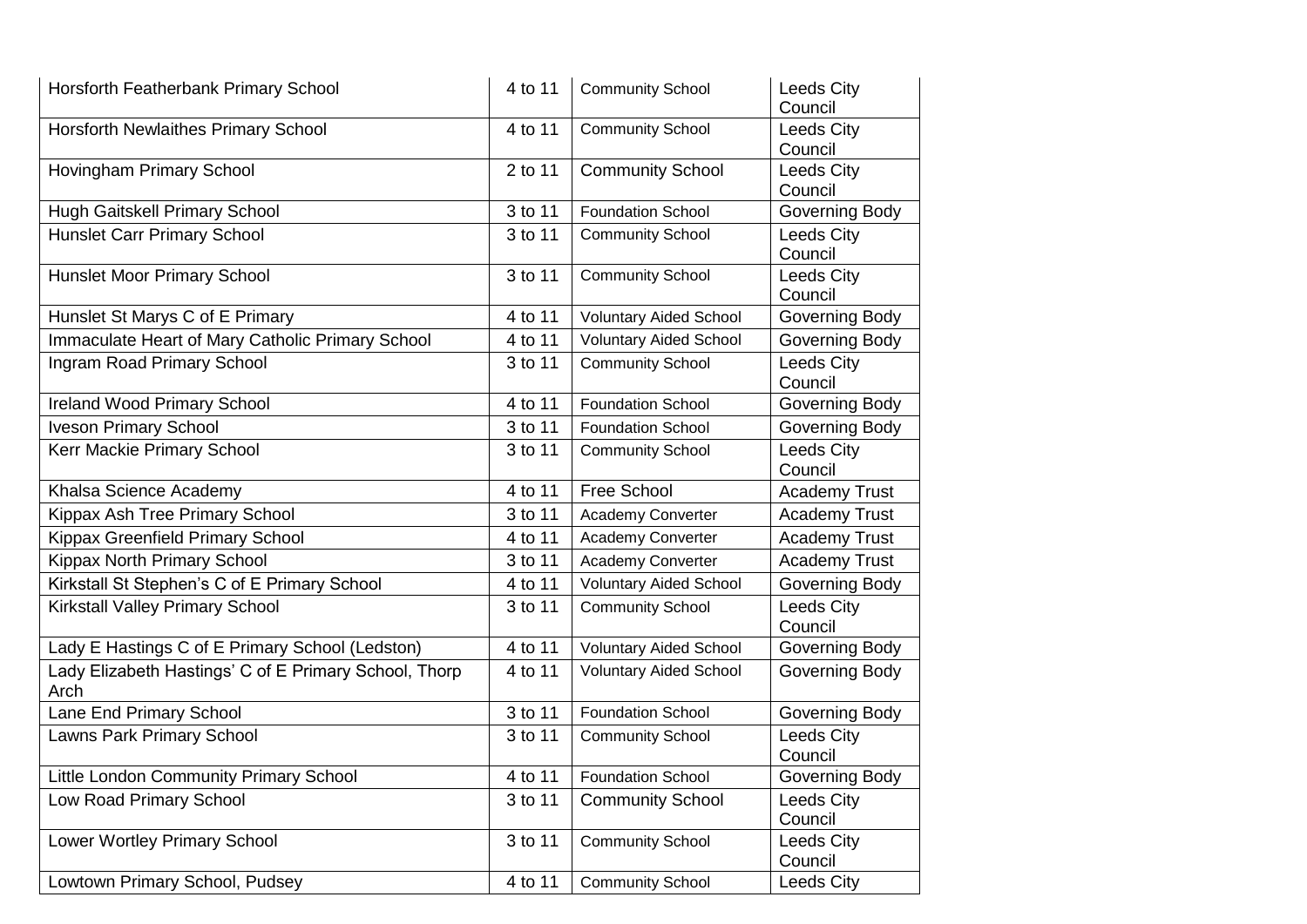|                                                                 |         |                               | Council                      |
|-----------------------------------------------------------------|---------|-------------------------------|------------------------------|
| Manor Wood Primary School formally Carr Manor Primary<br>School | 2 to 11 | <b>Community School</b>       | <b>Leeds City</b><br>Council |
| <b>Manston Primary School</b>                                   | 4 to 11 | <b>Community School</b>       | Leeds City<br>Council        |
| Manston St James Primary Academy                                | 4 to 11 | <b>Academy Converter</b>      | <b>Academy Trust</b>         |
| <b>Meadowfield Primary School</b>                               | 3 to 11 | Academy Converter             | <b>Academy Trust</b>         |
| Meanwood C of E Primary School                                  | 4 to 11 | <b>Voluntary Aided School</b> | Governing Body               |
| <b>Methley Primary School</b>                                   | 3 to 11 | Academy Sponsor Led           | <b>Academy Trust</b>         |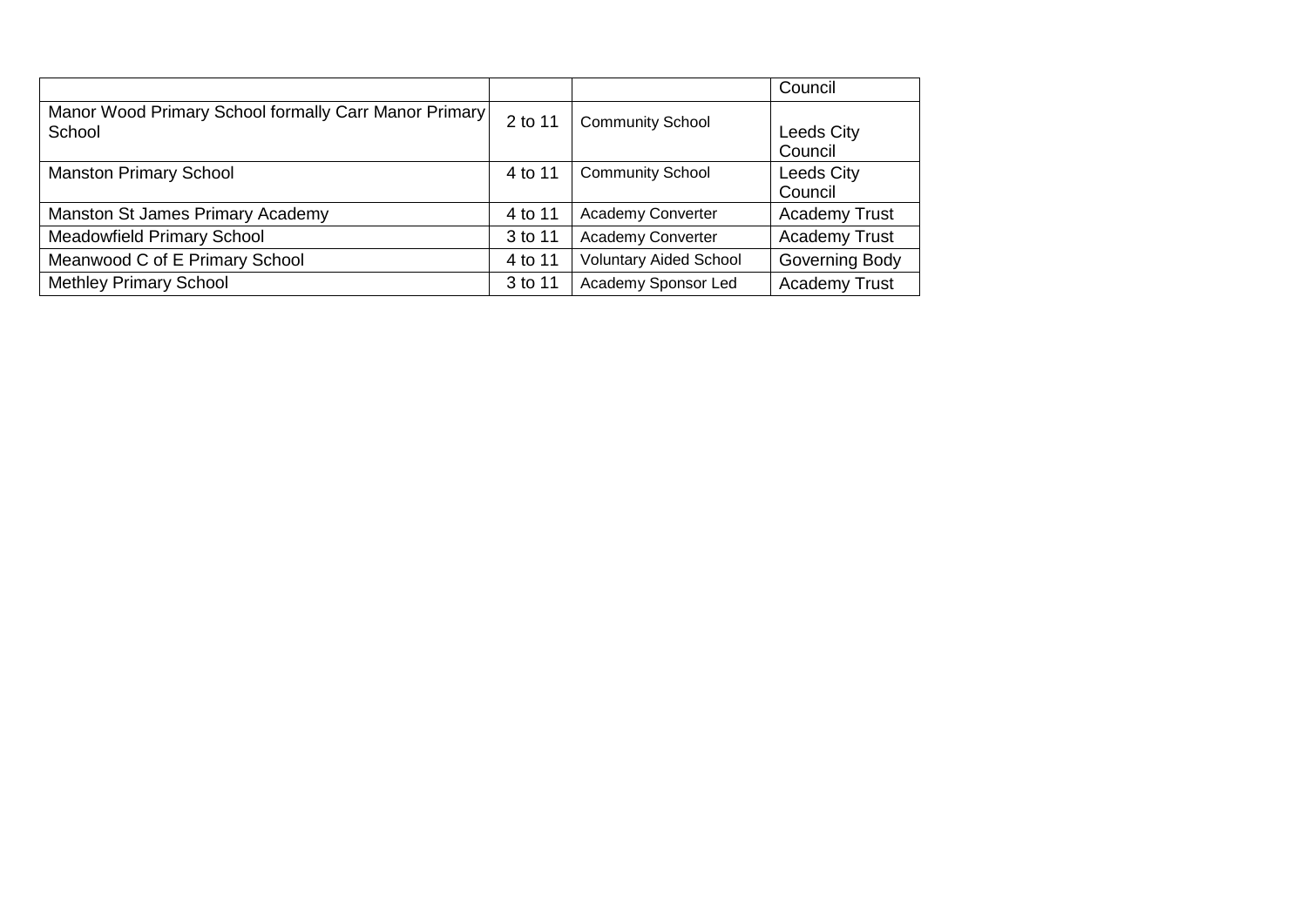| Micklefield C of E Voluntary Controlled Primary School           | 2 to 11 | <b>Voluntary Controlled</b><br>School | Leeds City<br>Council        |
|------------------------------------------------------------------|---------|---------------------------------------|------------------------------|
| <b>Middleton Primary School</b>                                  | 4 to 11 | Academy Converter                     | <b>Academy Trust</b>         |
| Middleton St Marys C of E Voluntary Controlled Primary<br>School | 3 to 11 | <b>Voluntary Controlled</b><br>School | <b>Leeds City</b><br>Council |
| Mill Field Primary School                                        | 3 to 11 | <b>Community School</b>               | Leeds City<br>Council        |
| Moor Allerton Hall Primary School                                | 3 to 11 | <b>Community School</b>               | Leeds City<br>Council        |
| Moortown Primary School                                          | 4 to 11 | <b>Community School</b>               | Leeds City<br>Council        |
| Morley Newlands Academy                                          | 3 to 11 | Academy Converter                     | <b>Academy Trust</b>         |
| Morley Victoria Primary School                                   | 3 to 11 | <b>Community School</b>               | Leeds City<br>Council        |
| <b>New Bewerley Community School</b>                             | 4 to 11 | <b>Community School</b>               | Leeds City<br>Council        |
| <b>Ninelands Primary School</b>                                  | 3 to 11 | <b>Foundation School</b>              | Governing Body               |
| Otley All Saints C of E Primary School                           | 3 to 11 | <b>Voluntary Controlled</b><br>School | <b>Leeds City</b><br>Council |
| Otley the Whartons Primary School                                | 4 to 11 | <b>Community School</b>               | Leeds City<br>Council        |
| <b>Oulton Primary School</b>                                     | 3 to 11 | <b>Community School</b>               | Leeds City<br>Council        |
| Our Lady of Good Counsel Catholic Primary School                 | 3 to 11 | <b>Voluntary Aided School</b>         | Governing Body               |
| Park Spring Primary School                                       | 3 to 11 | <b>Community School</b>               | Leeds City<br>Council        |
| Park View Primary Academy                                        | 3 to 11 | Academy Sponsor Led                   | <b>Academy Trust</b>         |
| <b>Parklands Primary School</b>                                  | 4 to 11 | <b>Community School</b>               | Leeds City<br>Council        |
| Pool-In-Wharfedale C of E Voluntary Controlled Primary<br>School | 4 to 11 | <b>Voluntary Controlled</b><br>School | <b>Leeds City</b><br>Council |
| <b>Primrose Lane Primary School</b>                              | 3 to 11 | <b>Foundation School</b>              | Governing Body               |
| Pudsey Bolton Royd Primary School                                | 3 to 11 | <b>Community School</b>               | <b>Leeds City</b><br>Council |
| Pudsey Primrose Hill Primary School                              | 3 to 11 | Academy Converter                     | <b>Academy Trust</b>         |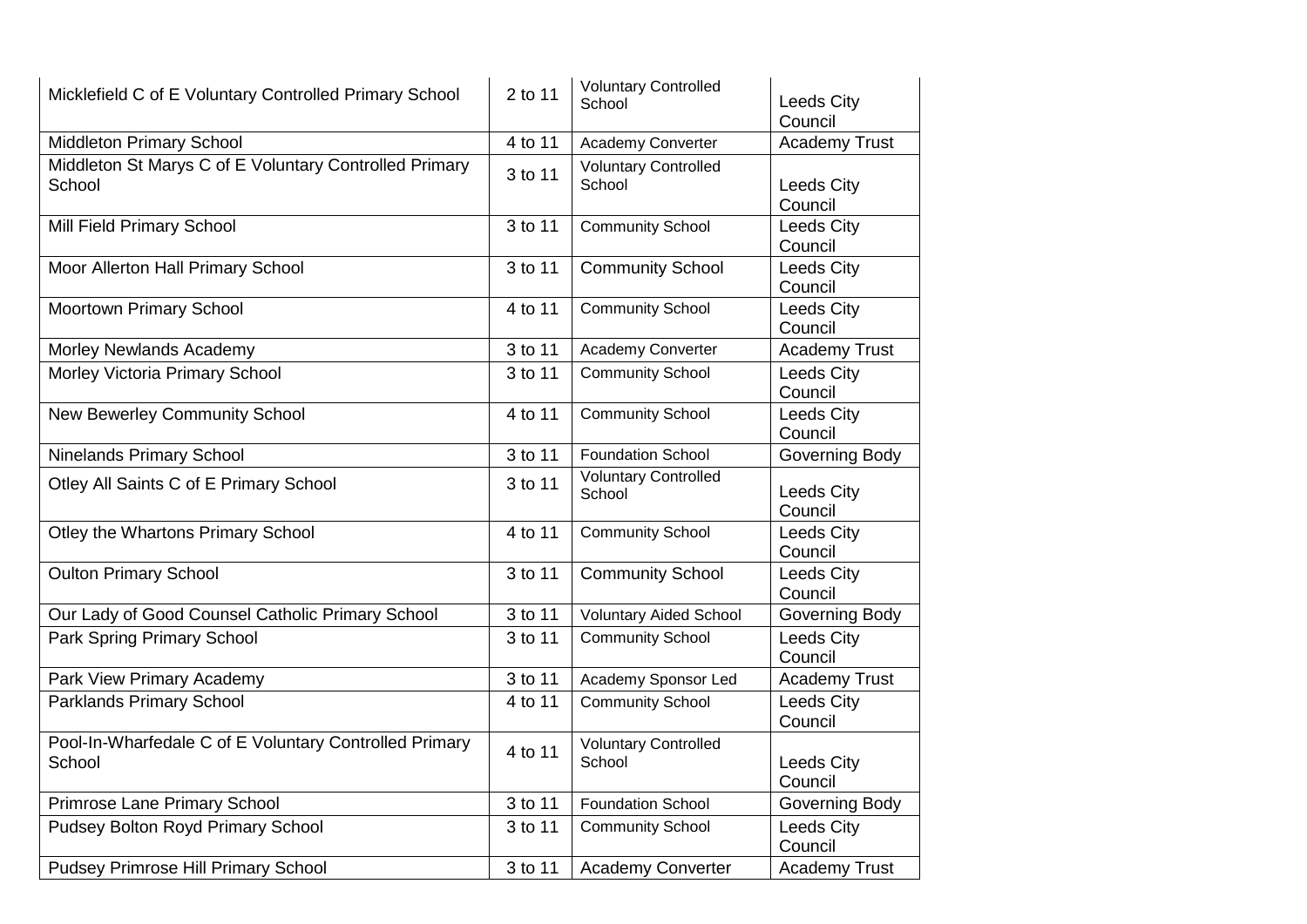| Pudsey Waterloo Primary School                                  | 3 to 11 | Academy Converter                     | <b>Academy Trust</b>         |
|-----------------------------------------------------------------|---------|---------------------------------------|------------------------------|
| <b>Quarry Mount Primary School</b>                              | 4 to 11 | <b>Foundation School</b>              | Governing Body               |
| Queensway Primary School                                        | 3 to 11 | <b>Foundation School</b>              | Governing Body               |
| Rawdon Littlemoor Primary School                                | 4 to 11 | <b>Foundation School</b>              | Governing Body               |
| Rawdon St. Peters C of E Voluntary Controlled Primary<br>School | 4 to 11 | <b>Voluntary Controlled</b><br>School | <b>Leeds City</b><br>Council |
| Raynville Primary School                                        | 3 to 11 | <b>Academy Converter</b>              | <b>Academy Trust</b>         |
| <b>Richmond Hill Academy</b>                                    | 3 to 11 | <b>Academy Converter</b>              | <b>Academy Trust</b>         |
| Robin Hood Primary School                                       | 3 to 11 | <b>Community School</b>               | <b>Leeds City</b><br>Council |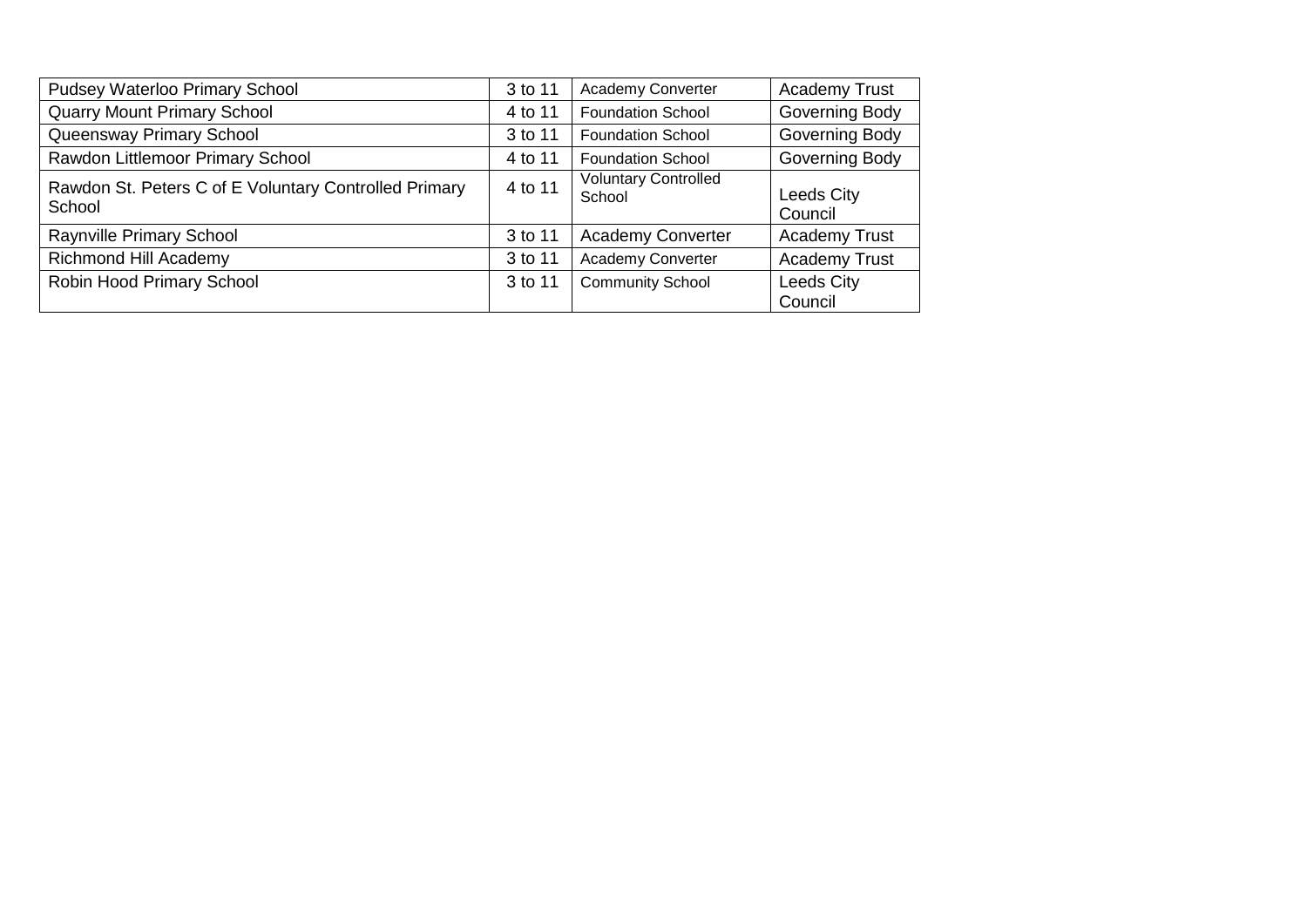| Rosebank Primary School                                            | 2 to 11 | <b>Foundation School</b>              | Governing Body               |
|--------------------------------------------------------------------|---------|---------------------------------------|------------------------------|
| <b>Rothwell Primary School</b>                                     | 3 to 11 | <b>Community School</b>               | Leeds City<br>Council        |
| Rothwell St Marys RC Primary School                                | 4 to 11 | <b>Voluntary Aided School</b>         | <b>Governing Body</b>        |
| Roundhay School - all through school                               | 4 to 18 | <b>Community School</b>               | Leeds City<br>Council        |
| Roundhay St Johns C of E Primary School                            | 3 to 11 | <b>Voluntary Aided School</b>         | Governing Body               |
| <b>Rufford Park Primary School</b>                                 | 3 to 11 | <b>Foundation School</b>              | Governing Body               |
| <b>Ryecroft Academy</b>                                            | 4 to 11 | Academy Sponsor Led                   | <b>Academy Trust</b>         |
| Sacred Heart Catholic Primary School                               | 4 to 11 | <b>Voluntary Aided School</b>         | Governing Body               |
| Scholes (Elmet) Primary School                                     | 3 to 11 | <b>Community School</b>               | Leeds City<br>Council        |
| Seacroft Grange Primary School                                     | 4 to 11 | <b>Foundation School</b>              | Governing Body               |
| Seven Hills Primary School                                         | 3 to 11 | <b>Community School</b>               | Leeds City<br>Council        |
| <b>Shadwell Primary School</b>                                     | 4 to 11 | <b>Community School</b>               | Leeds City<br>Council        |
| <b>Shakespeare Primary School</b>                                  | 2 to 11 | <b>Community School</b>               | <b>Leeds City</b><br>Council |
| <b>Sharp Lane Primary School</b>                                   | 3 to 11 | <b>Community School</b>               | <b>Leeds City</b><br>Council |
| Shire Oak VC Primary School                                        | 4 to 11 | <b>Voluntary Controlled</b><br>School | <b>Leeds City</b><br>Council |
| Southroyd Primary & Nursery School                                 | 2 to 11 | <b>Foundation School</b>              | <b>Governing Body</b>        |
| <b>Spring Bank Primary School</b>                                  | 4 to 11 | <b>Community School</b>               | <b>Leeds City</b><br>Council |
| Ss. Peter and Paul Catholic Primary School, a Voluntary<br>Academy | 4 to 11 | Academy Converter                     | <b>Academy Trust</b>         |
| St. Anthony's Catholic Primary School, Beeston                     | 4 to 11 | <b>Voluntary Aided School</b>         | Governing Body               |
| St. Augustine's Catholic Primary School                            | 3 to 11 | <b>Voluntary Aided School</b>         | Governing Body               |
| St Bartholomew's CofE Voluntary Controlled Primary<br>School       | 3 to 11 | <b>Voluntary Controlled</b><br>School | <b>Leeds City</b><br>Council |
| St Benedict's Catholic Primary School                              | 3 to 11 | Academy Converter                     | <b>Academy Trust</b>         |
| St Chad's Church of England Primary School                         | 3 to 11 | Academy Converter                     | <b>Academy Trust</b>         |
| St Edward's Catholic Primary School, Boston Spa                    | 4 to 11 | <b>Voluntary Aided School</b>         | Governing Body               |
| St Francis Catholic Primary School, Morley                         | 3 to 11 | <b>Voluntary Aided School</b>         | Governing Body               |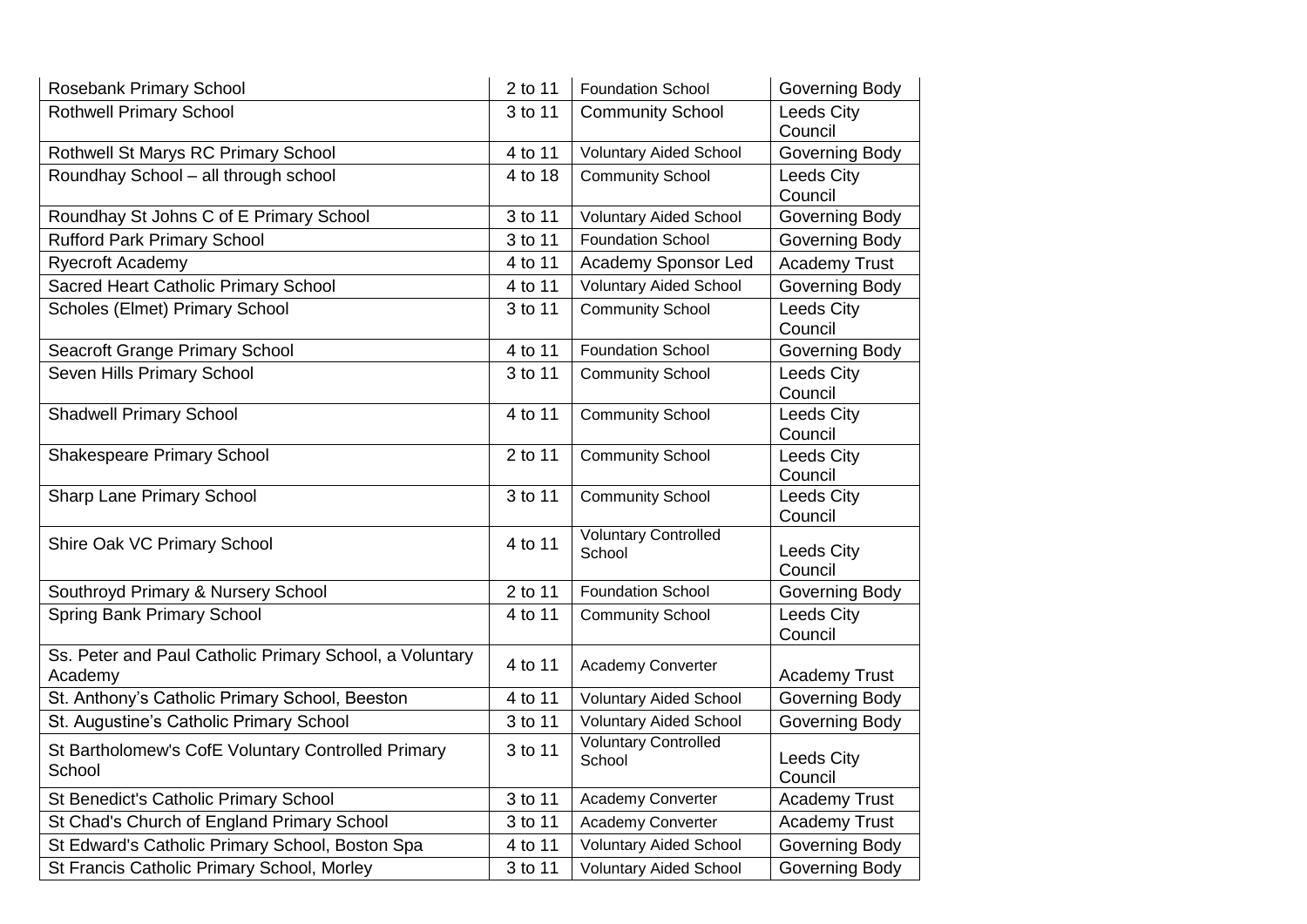| St Francis of Assisi Catholic Primary School, Beeston | 3 to 11 | <b>Voluntary Aided School</b> | <b>Governing Body</b> |
|-------------------------------------------------------|---------|-------------------------------|-----------------------|
| St James' Church of England Voluntary Controlled      | 3 to 11 | <b>Voluntary Controlled</b>   |                       |
| Primary                                               |         | School                        | Leeds City            |
| School, Wetherby                                      |         |                               | Council               |
| St Joseph's Catholic Primary School, Hunslet          | 4 to 11 | <b>Voluntary Aided School</b> | <b>Governing Body</b> |
| St Joseph's Catholic Primary School, Otley            | 4 to 11 | <b>Academy Converter</b>      | <b>Academy Trust</b>  |
| St Joseph's Catholic Primary School, Pudsey           | 4 to 11 | Academy Converter             | <b>Academy Trust</b>  |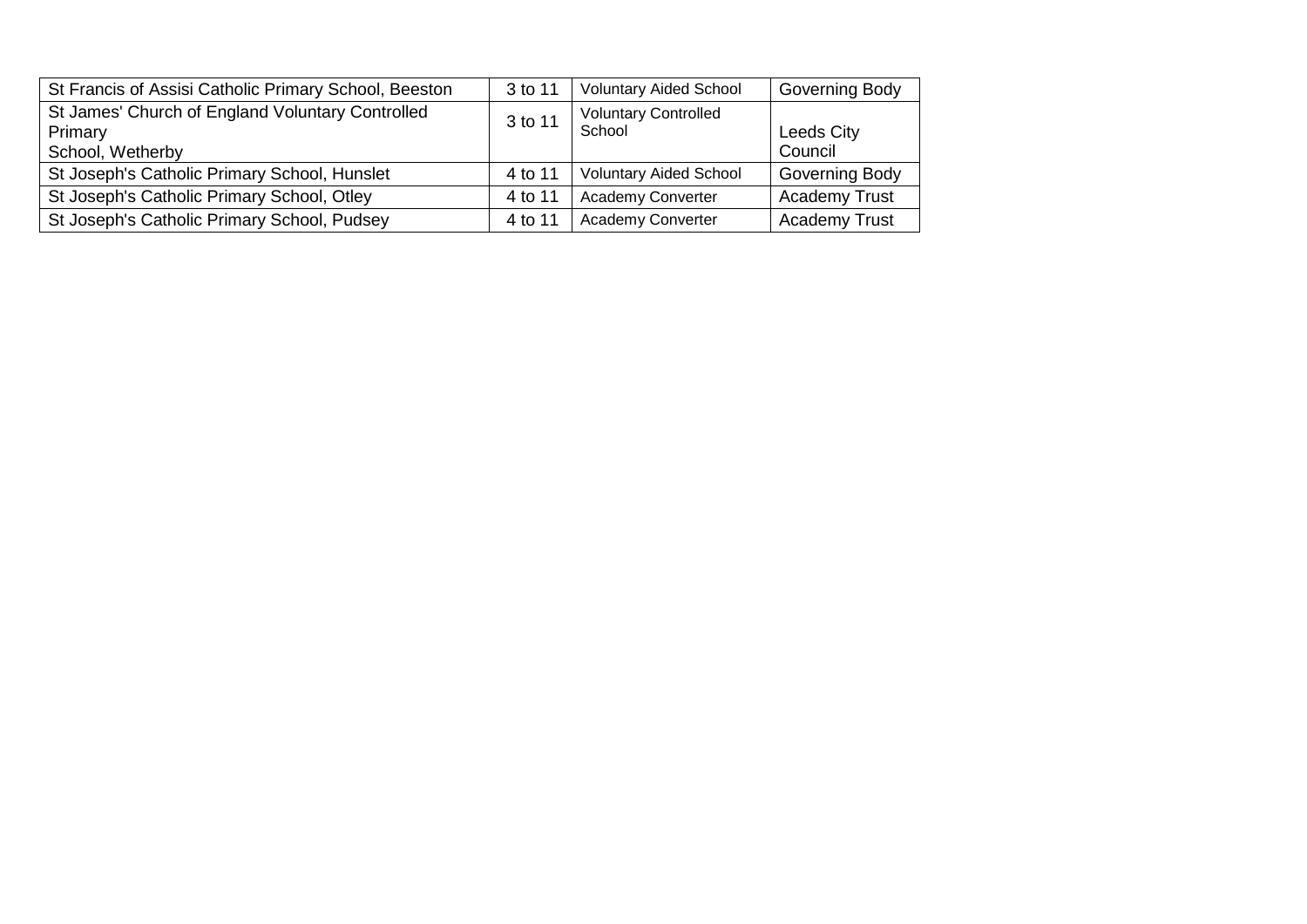| St Joseph's Catholic Primary School, Wetherby                               | 3 to 11 | <b>Voluntary Aided School</b>         | Governing Body               |
|-----------------------------------------------------------------------------|---------|---------------------------------------|------------------------------|
| St Margaret's Church of England Voluntary Controlled<br>Primary<br>School   | 4 to 11 | <b>Voluntary Controlled</b><br>School | <b>Leeds City</b><br>Council |
| St Mary's Church of England Controlled Primary School,<br><b>Boston Spa</b> | 4 to 11 | <b>Voluntary Controlled</b><br>School | <b>Leeds City</b><br>Council |
| St Mary's Catholic Primary School, Horsforth                                | 4 to 11 | Academy Converter                     | <b>Academy Trust</b>         |
| St Matthew's Church of England Aided Primary School                         | 4 to 11 | <b>Voluntary Aided School</b>         | Governing Body               |
| St Nicholas Catholic Primary School                                         | 4 to 11 | <b>Voluntary Aided School</b>         | Governing Body               |
| St Oswald's Church of England Primary School                                | 4 to 11 | <b>Voluntary Aided School</b>         | Governing Body               |
| <b>St Patrick Catholic Primary School</b>                                   | 4 to 11 | <b>Voluntary Aided School</b>         | Governing Body               |
| St Paul's Catholic Primary School                                           | 4 to 11 | <b>Voluntary Aided School</b>         | Governing Body               |
| St Peter's Church of England Primary School, Leeds                          | 3 to 11 | <b>Voluntary Aided School</b>         | Governing Body               |
| St Philip's Catholic Primary School                                         | 3 to 11 | <b>Voluntary Aided School</b>         | Governing Body               |
| St Theresa's Catholic Primary School                                        | 3 to 11 | <b>Voluntary Aided School</b>         | Governing Body               |
| St Urban's Catholic Primary School                                          | 4 to 11 | <b>Voluntary Aided School</b>         | Governing Body               |
| <b>Stanningley Primary School</b>                                           | 3 to 11 | <b>Community School</b>               | Leeds City<br>Council        |
| <b>Strawberry Fields Primary School</b>                                     | 3 to 11 | <b>Foundation School</b>              | Governing Body               |
| <b>Summerfield Primary School</b>                                           | 3 to 11 | <b>Community School</b>               | Leeds City<br>Council        |
| <b>Swarcliffe Primary School</b>                                            | 3 to 11 | <b>Community School</b>               | <b>Leeds City</b><br>Council |
| <b>Swillington Primary Academy</b>                                          | 3 to 11 | Academy Converter                     | <b>Academy Trust</b>         |
| <b>Swinnow Primary School</b>                                               | 2 to 11 | <b>Community School</b>               | Leeds City<br>Council        |
| <b>Talbot Primary School</b>                                                | 3 to 11 | <b>Community School</b>               | <b>Leeds City</b><br>Council |
| Temple Learning Academy- all through school                                 | 4 to 16 | Free School                           | <b>Academy Trust</b>         |
| Templenewsam Halton Primary School                                          | 3 to 11 | Academy Converter                     | <b>Academy Trust</b>         |
| Thorner Church of England Primary School                                    | 4 to 11 | Academy Converter                     | <b>Academy Trust</b>         |
| <b>Thorpe Primary School</b>                                                | 3 to 11 | <b>Community School</b>               | Leeds City<br>Council        |
| <b>Tranmere Park Primary School</b>                                         | 4 to 11 | <b>Foundation School</b>              | Governing Body               |
| <b>Valley View Community Primary School</b>                                 | 3 to 11 | <b>Community School</b>               | Leeds City<br>Council        |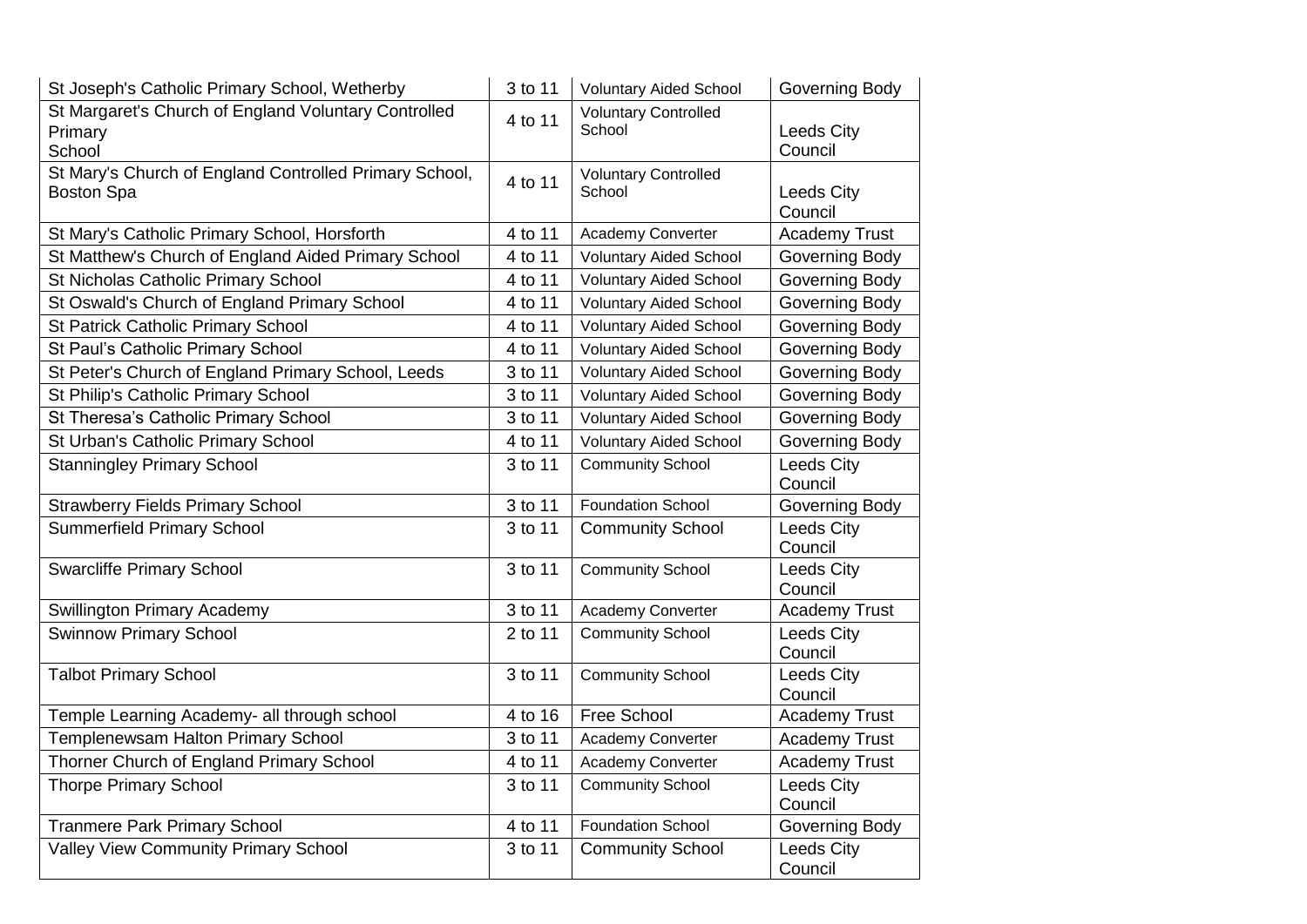| Victoria Junior School, Rothwell     | 7 to 11 | <b>Community School</b> | <b>Leeds City</b><br>Council |
|--------------------------------------|---------|-------------------------|------------------------------|
| Victoria Primary Academy             | 3 to 11 | Academy Sponsor Led     | <b>Academy Trust</b>         |
| <b>Weetwood Primary School</b>       | 3 to 11 | <b>Community School</b> | Leeds City<br>Council        |
| <b>West End Primary School</b>       | 3 to 11 | <b>Community School</b> | <b>Leeds City</b><br>Council |
| <b>Westbrook Lane Primary School</b> | 4 to 11 | <b>Community School</b> | Leeds City<br>Council        |